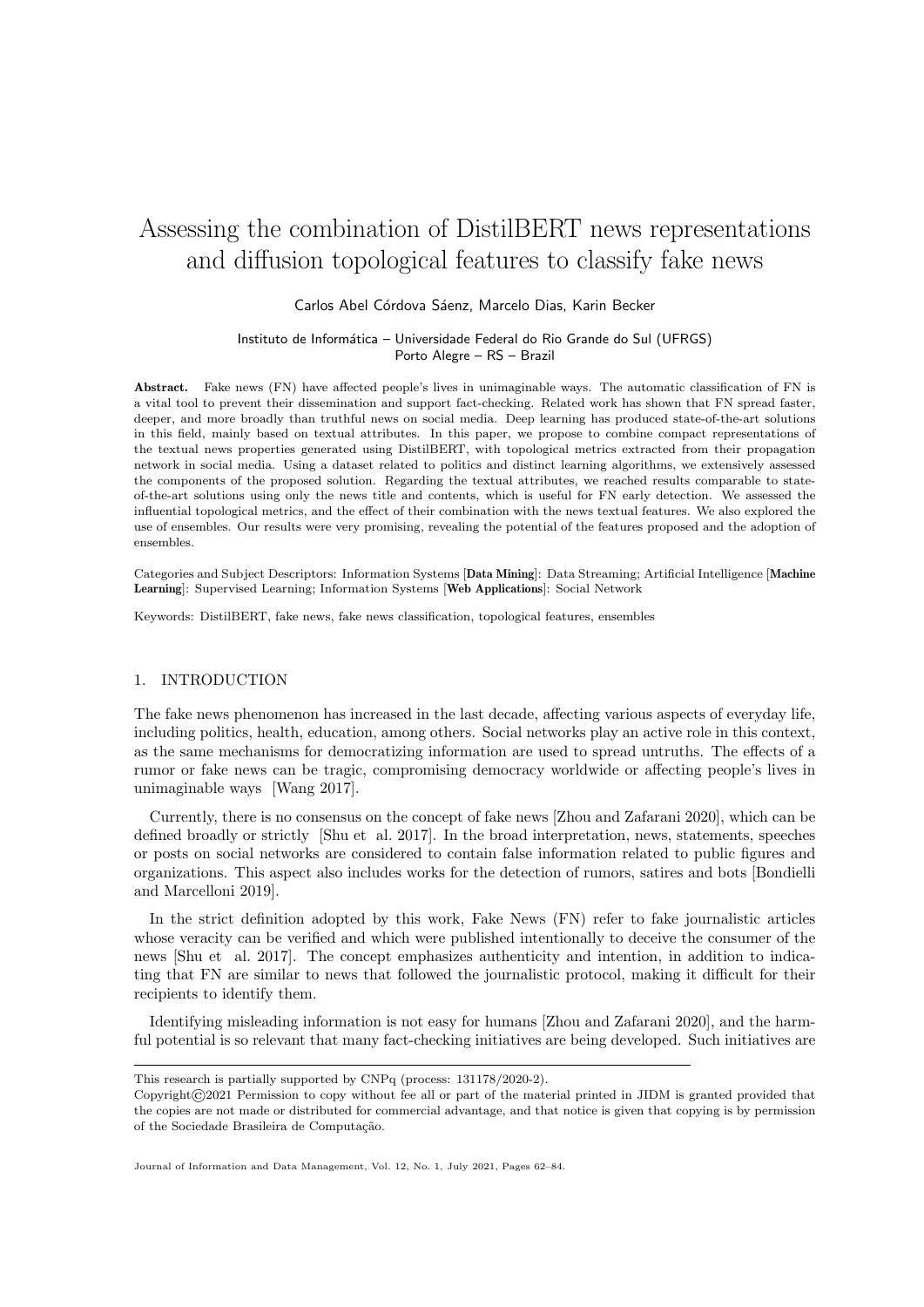directed either by groups of the mainstream media individually (e.g., Washington Post and CNN in the United States - USA, and Folha de São Paulo and Estadão in Brazil) or in consortium (e.g., Project Comprova<sup>1</sup>), as well as by less influential journalistic groups (e.g., PolitiFact<sup>2</sup>, Agência Lupa<sup>3</sup>). However, the quantity in which they are produced, the speed of their dissemination and the complexity in performing manual fact checking lead to the need for automatic mechanisms to combat fake news [Reis et al. 2019].

FN Detection is the task that aims to identify whether a news item is false or true. Works focused on the news classification task were developed using supervised machine learning approaches [Bondielli and Marcelloni 2019; Zhou and Zafarani 2020]. Such approaches are based on the training of classifiers using labeled data and are essentially differentiated by the learning algorithms used (shallow or deep learning), and by the features explored in the task, which are divided into features related to news itself, and the social context of the news spread [Shu et al. 2019].

Features extracted from the news (e.g., title, text and image) allow the early detection of false news, i.e., before it spreads, as they do not depend on the spread of the news on social networks. However, this approach usually limits solutions to the domain of training data used to construct predictive models. A study [Reis et al. 2019] argues that features related to the news source and the engagement generated in its propagation are the most discriminatory in the FN classification. A proposal for the classification of FN outlets based on the topology of the propagation network is presented in [Pierri et al. 2020]. Proposals for features representing the social context include news broadcast profiles on social networks [Shu et al. 2019], social behavior (e.g., likes) [Bauskar et al. 2019] and propagation patterns [Shu et al. 2020].

Related works that explore textual attributes and Deep Learning [Liao et al. 2021; Shu et al. 2019; Zhou et al. 2020] in FN classification have reported the best results. A new trend in natural language processing (NLP) is to create models by transfer learning from representations of encoded languages using massive amounts of data, such as BERT (Bidirectional Encoder Representations from Transformers) [Devlin et al. 2019]. Another opportunity is to verify if the topological approach to detect FN broadcasting vehicles proposed in [Pierri et al. 2020] can contribute to FN classification regardless of the source.

In this article, we explore the combination of textual content of the news and the topology of the news diffusion networks for FN classification. More specifically, we propose the use of DistilBERT [Sanh et al. 2019], a lighter version of BERT, to generate features that compactly represent the news. As social context, we propose to represent the properties of the diffusion network of each news item on Twitter by topological metrics, considering tweets, retweets and mentions. We developed experiments using a politics-related dataset available on  $FakeNewsNet^4$  (FNN) [Shu et al. 2018], using different algorithms for supervised learning and stacking ensemble. We assessed the contribution of each type of feature separately and their combination.

This article is an extension of our previously presented work [Sáenz et al. 2020]. We have significantly evolved it by: a) extending the set of topological features used for classification and assessing their contribution for FN classification; b) extending the experimental settings, and analyzing in more detail the performance results; c) leveraging stacking ensembles to improve the classification of fake news; and d) updating the theoretical background and related work.

With regard to related work, our main contributions are:

- a solution for fake news classification that combines compact DistilBERT representations of textual

<sup>1</sup>https://projetocomprova.com.br/

<sup>2</sup>https://www.politifact.com/

<sup>3</sup>https://piaui.folha.uol.com.br/lupa/

<sup>4</sup>https://github.com/KaiDMML/FakeNewsNet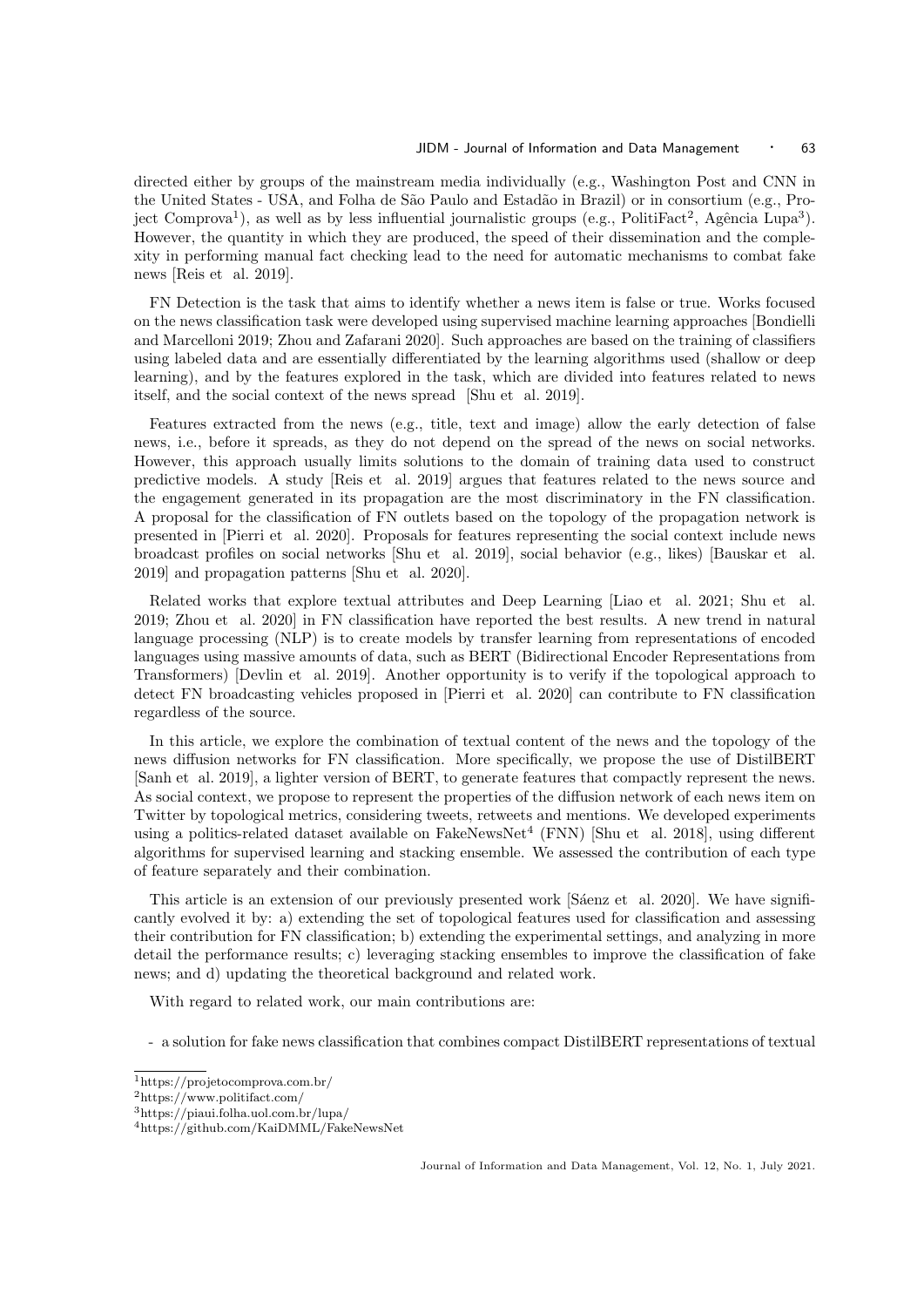content of the news and topological metrics describing its diffusion network. The combination of classifiers in a stacking ensemble achieved the best results, comparable to the state-of-the-art solutions[Shu et al. 2019; Zhou et al. 2020; Liao et al. 2021].

- experiments based on the fine-tuning of language representation models (DistilBERT), which is still little explored in FN classification. Our results were promising, showing that the classification of FN based only on the title and content of the news achieves results close to the state-of-theart [Shu et al. 2019; Zhou et al. 2020; Liao et al. 2021], which also consider the text of the propagation posts;
- evaluation of the contribution of topological features of propagation networks as representative attributes of social engagement, previously restricted to identifying communication vehicles that propagate false news [Pierri et al. 2020]. We improved our previous results [Sáenz et al. 2020] by considering additional topological features.
- an encompassing experimental setting to assess all components of the proposed approach.

The remaining of this article is structured as follows. Section 2 describes the theoretical background and Section 3 presents works related to the classification of FN. Section 4 describes the proposed combination of features extracted from the news and topological metrics of their dissemination for the classification of FN. Section 5 details the experiments performed. Section 6 presents the conclusions and points to future research.

# 2. THEORETICAL BACKGROUND

#### 2.1 Social Network Analysis

Network Analysis consists on studying the properties and characteristics of networks (or graphs), which are composed by a set of nodes connected through links called edges. Social network analysis (SNA) is the process of investigating social structures through the use of networks and graph theory [Hansen et al. 2020]. SNA has been extensively deployed to understand various phenomena in internet social media networks (e.g., Twitter, Facebook), in applications such as Political Polarization analysis [Takikawa and Nagayoshi 2017], Fake News detection [Zhou and Zafarani 2019], Bots detection [Wang et al. 2016] or Community Detection [Leão et al. 2020], among others. Typically nodes represent social entities (e.g., people or actors in the network) connected by edges representing static (e.g., friendship , follower, subscriber) or dynamic relationships (e.g., respond, mention, like). For instance, diffusion networks are used to analyze how the social transmission of a behavior follows the social network of associations or interactions among individuals, since individuals who spend a lot of time together, or who interact more have more opportunity to learn from each other. In Twitter, for instance, diffusion models can be created by representing as nodes users who post tweets, and connecting by edges users who replied to, retweeted or mentioned them in each others' tweets [Pierri et al. 2020]. In this work, we will adopt this type of diffusion model to represent the interaction between users in the spreading of news.

Many insights about the nature and behavior of users in a social network structure can be derived from topological metrics describing the network [Costa et al. 2007], among them:

- Number of nodes and number of edges, which describe how large the network is.
- Nodes' degree (in-degree, out-degree), which in the context of diffusion networks represent the interaction between users (e.g., retweet, reply to, or mention).
- Average degree, which is the average of all nodes degrees, it is a global metric that represents how connected are the nodes in the network.
- Network density, which is a measure of how many actual connections between nodes exist, compared to the possible number of connections.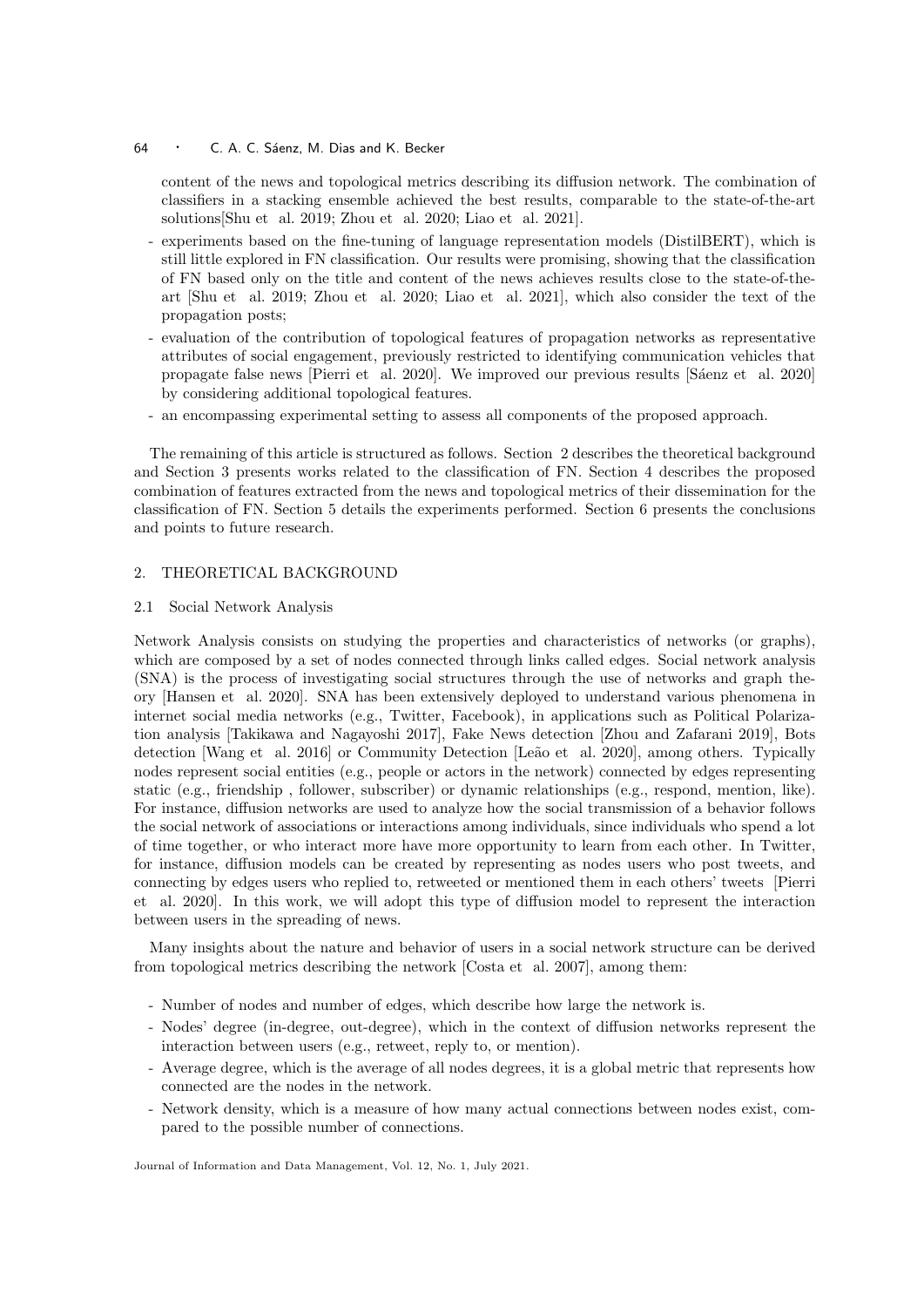- Network diameter, which is the length of the longest shortest path between any two nodes in the network. It provides an intuition of how difficult it can be to reach a node from any other on the network.
- Network strongly and weakly connected components. Both types of components are directed subgraphs. In strongly connected components, all nodes in the same subgraph can reach each others (and be reachable from each other). A weakly connected component is one in which all components are connected by some path, ignoring direction. They both indicate the closed groups can be found in the network.
- Network's clustering coefficient, which represents the probability of finding sub-groups of highly connected nodes within the network.
- Network's k-core, which is the greatest number k of edges that every node in the graph could at least have without being empty. It is a measure of sparsity of the graph.

In this work we will explore social topological metrics to investigate whether they can contribute as discriminatory features for fake news classification.

#### 2.2 Supervised Machine Learning

Supervised machine learning is the task of learning a function that maps an input to an output based on example input-output pairs. The resulting models can be used to predict the output of new, unknown data records. While classification algorithms deal with discrete labels, regression is a predictive modeling task that deals with continuous values. Traditional classification algorithms are SVM (support vector machine), Naive Bayes, variations on tree induction (e.g., C5, Random Forest), Logistic regression, among others [Murphy 2012].

An ensemble consists in combining different base (or weak) models with the purpose of a collective decision. It is a performance boosting technique used for different machine learning tasks. The premise is that each individual base model contributes with a different hypothesis space, and their aggregation in a final model reduces the computational cost of training a single model for a complex task [Zhang and Ma 2012]. There are different types of ensemble, such as bagging, boosting stacking and mixture of experts. In this work, we adopt the mixture-of-experts ensemble models [Polikar 2009], composed of different base classifiers, all of them trained on the same data, but by different algorithms (and/or parametrizations), as a means to generate variability. Then a second level classifier is used to assign weights for their combination according to some rule, such as voting majority, averaged probabilities, etc.

Deep learning has emerged as a powerful technique that allows computational models to learn representations of large sets of data using computing power. In a nutshell, deep learning uses a cascade of multiple layers of nonlinear processing units for feature extraction and transformation. The lower layers, closer to the data input, learn simpler features, while higher layers learn more complex features derived from lower layer ones [Zhang et al. 2018]. The scenario of deep neural networks for natural language processing has significantly changed with recent work on transfer learning based on language models pre-trained in an unsupervised manner on massive sets of data. BERT [Devlin et al. 2019] is a bidirectional model based on the transformer architecture, which replaces the sequential nature of recurrent networks with a much faster attention-based approach. A pre-trained BERT model can be fine-tuned with just one additional output layer to create state-of-the-art models for a wide range of tasks (e.g., sentiment analysis) without substantial task-specific architecture modifications, and with much smaller training sets. DistilBERT [Sanh et al. 2019] is based on knowledge distillation, which consists on training a more compact model to reproduce the behaviour of a larger one. This allows the fine-tuning to be based on much more compact language representations, which provides faster and lighter text processing, with a much lower computational cost, allowing experiments even with limited computational resources, such as those caused by the current pandemic situation. The experiments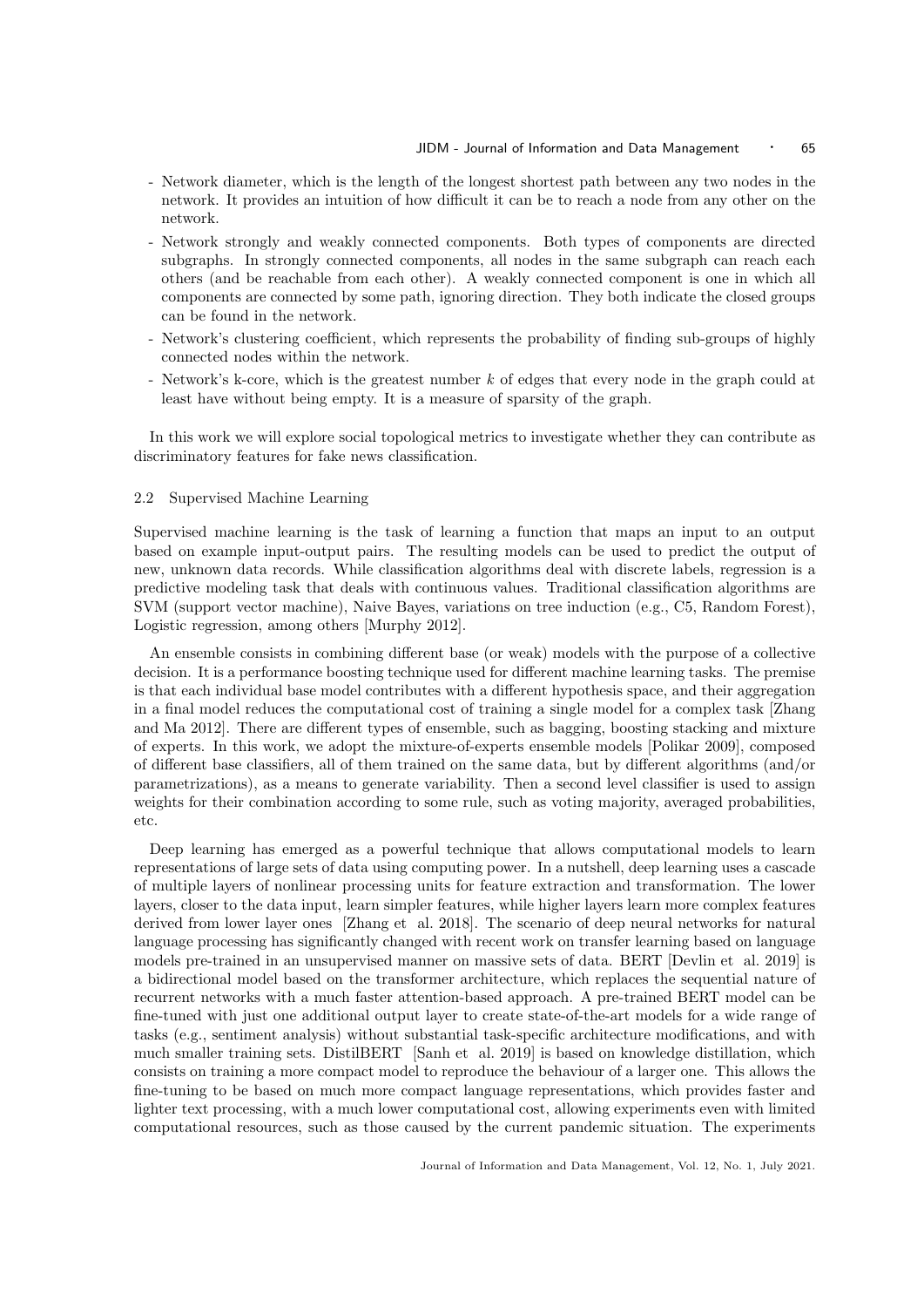that compare BERT and DistilBERT reveal DistilBERT preserves 95% of the full BERT model, while using 66M parameters (instead of 110M).

In this work, we will leverage DistilBERT to generate compact representations of news, to be used as features. We will explore both traditional classification algorithms and ensembles to classify fake news based on properties of the news and topological features of their diffusion network.

#### 3. RELATED WORK

The exploitation of FN in the context of elections, central to Donald Trump's victory in 2016 in the USA and followed in other countries, motivated a significant interest in the theme. Surveys like [Zhou et al. 2020; Bondielli and Marcelloni 2019; Shu et al. 2017] contribute with a conceptual framework and the compilation of important works in the area.

Much of the work relies on the use of supervised machine learning for FN classification, either through traditional or deep learning algorithms. According to [Shu et al. 2019], the two large groups of attributes used for FN Detection are features extracted from the news content or the social context. The first involves textual characteristics extracted from the headline or text of the news (e.g., n-grams), derived attributes (e.g., linguistic characteristics, emotions) or obtained from images published with the news. The second involves properties extracted from the user's profile, patterns of social interaction or news spread. A study [Reis et al. 2019] evaluates the contribution of different types of features to the classification of FN, concluding that all contribute in a discriminatory way, but that some may be more useful, among them, those extracted from the social engagement generated by news. Using 5 different algorithms, it reports F-measure results ranging from 0.75 to 0.81 in the tested datasets.

Supervised approaches require labeled data for training [Zhou and Zafarani 2020], and several efforts have focused on building data sets for this purpose, such as [Wang 2017; Shu et al. 2018]. The present work makes use of the Politifact dataset, one of those available in the FakeNewsNet (FNN) [Shu et al. 2018] repository. Unlike most datasets, Politifact includes not only properties textual contents related to the news, but also the interactions that resulting in its propagation into the Twitter social network. Thus, it allows the classification of FN using the news content, the social context or their combination. In order to respect Twitter's privacy policy, FNN provides a program that automates the download of news data (title, text, image URLs, etc.) and information related to the social context (tweets, retweets, user profiles, timelines of users, followers and followed by users who tweeted about the news).

It is possible to find more than a dozen published proposals using the Politifact dataset. We highlight the approaches dEFEND [Shu et al. 2019], with F-measure 0.92 using textual attributes extracted from news and posts, GCAL [Liao et al. 2021] with F-measure of 0.92 using the same previous features, but also users profiles, and SAFE [Zhou et al. 2020], which has the best result reported using only the news content (0,89).

dEFEND uses the textual content of the news and tweets that mentioned it. It proposes the use of encoders to extract features from this content and co-attention mechanisms (news and comments) in order to improve the classification performance and to select sentences that justify the classification performed (explainability). GCAL evolves dEFEND, by exploring user profiles, comments and news to generate an heterogeneous graph. Such a graph is processed by a neural network of graphs with attention mechanisms, which allow not only to perform a classification with a considerable F1 metric, but also to find, like its predecessor, sentences within the news item that can explain the prediction made. SAFE, on the other hand, explores the similarity between textual content (title and text) and images of the news using convolutional neural networks. These works show the relevant role of the use of Deep Learning applied to the textual content of the news.

To deal with the dependence on the content of the training corpus, other proposals on Politifact propose the use of the social context, such as user profile [Shu et al. 2019], reactions [Bauskar et al.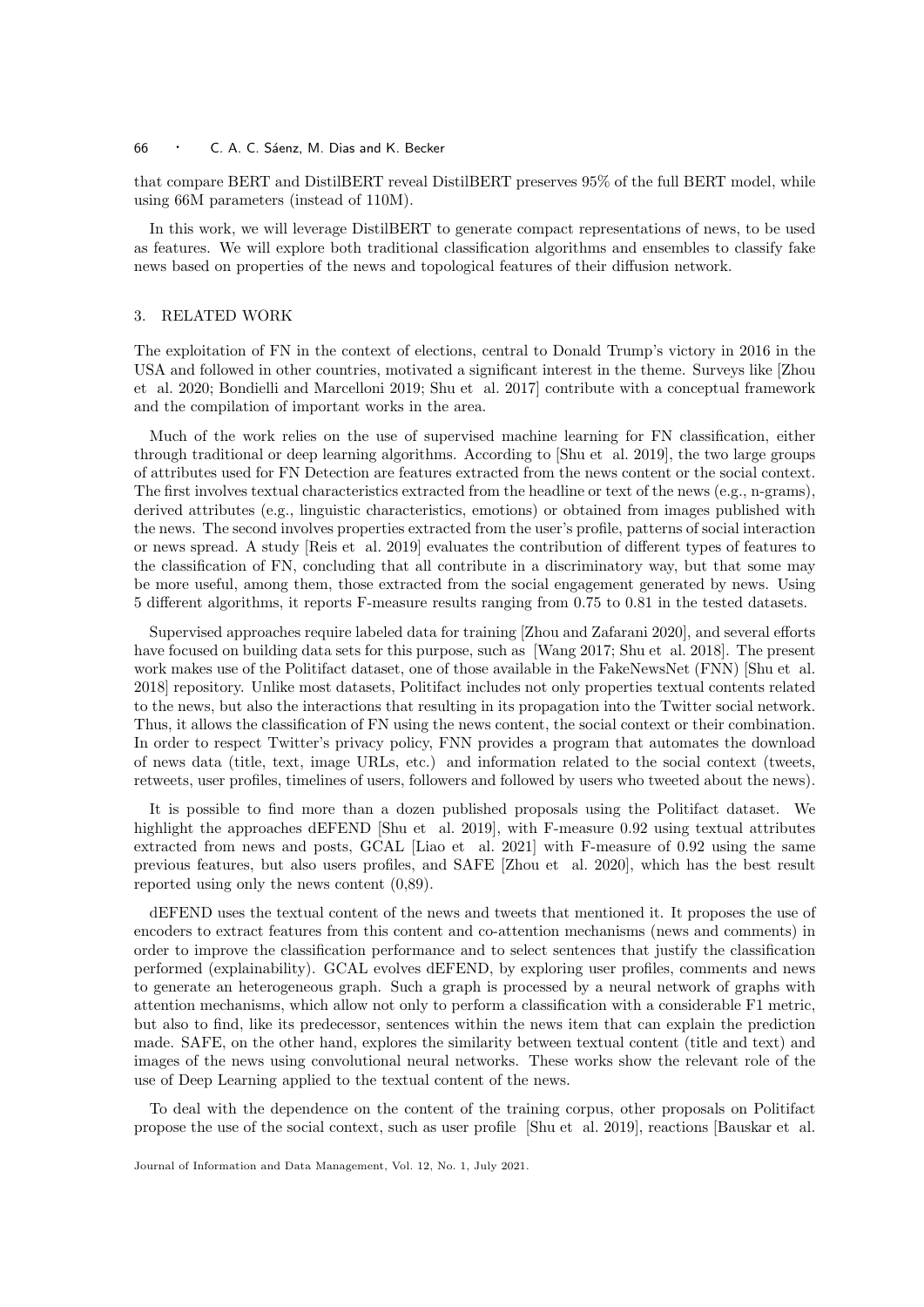

Fig. 1. Architecture proposed for the classification of Fake News

2019] and patterns of news spread [Shu et al. 2020]. These works confirmed the importance of features on social engagement in the news classification [Reis et al. 2019], but better performance is obtained when combined with the textual news features [Shu et al. 2019; Shu et al. 2020].

The analysis of social networks topology has been realized in different contexts to detect different patterns [da Fonseca Vieira et al. 2019]. A study [Pierri et al. 2020] shows promising results for automatic classification of communication vehicles as mainstream or of misinformation based exclusively on topological metrics of the diffusion network, which have the advantage of being more difficult to be simulated through robots. These same attributes are explored in the present work for the classification of news.

The present work differs from those related to FN classification by combining DistilBERT for processing the textual content of the news, with topological attributes extracted from the news dissemination network.

# 4. FEATURE EXTRACTION FROM NEWS AND DIFFUSION NETWORKS FOR FAKE NEWS CLASSIFICATION

The proposal for FN classification evaluated in this work combines a) news representations based on fine-tuning models of language representations using DistilBERT [Sanh et al. 2019], and b) characteristics of the social context using topological metrics of the networks used in the dissemination of fake news. Unlike [Shu et al. 2019; Zhou et al. 2020], we extract textual features only from the headline and/or text of the news. The innovative characteristic of our work is to represent the social context by metrics that characterize the topology of the social network used for their dissemination, i.e., tweets and retweets where the URL of the news is present. The inclusion of properties of the topology of the diffusion network enables to have a set of features independent of the news domain, and that is not easy to reproduce artificially using robots.

Figure 1 outlines the proposed approach. We combine the two types of features by concatenating the vectors representing each aspect in a single vector, used as input to a supervised classification algorithm. According to [Gadzicki et al. 2020], this approach of combining multi-modal features is referred to as early-maturing fusion.

#### 4.1 Textual features of news

In our work, we used DistilBERT as an encoder to create a compact representation of the news. In this way, the headline and text of the news, which are originally unstructured data, are transformed into another structured representation: vectors of floating numbers that summarize the textual content.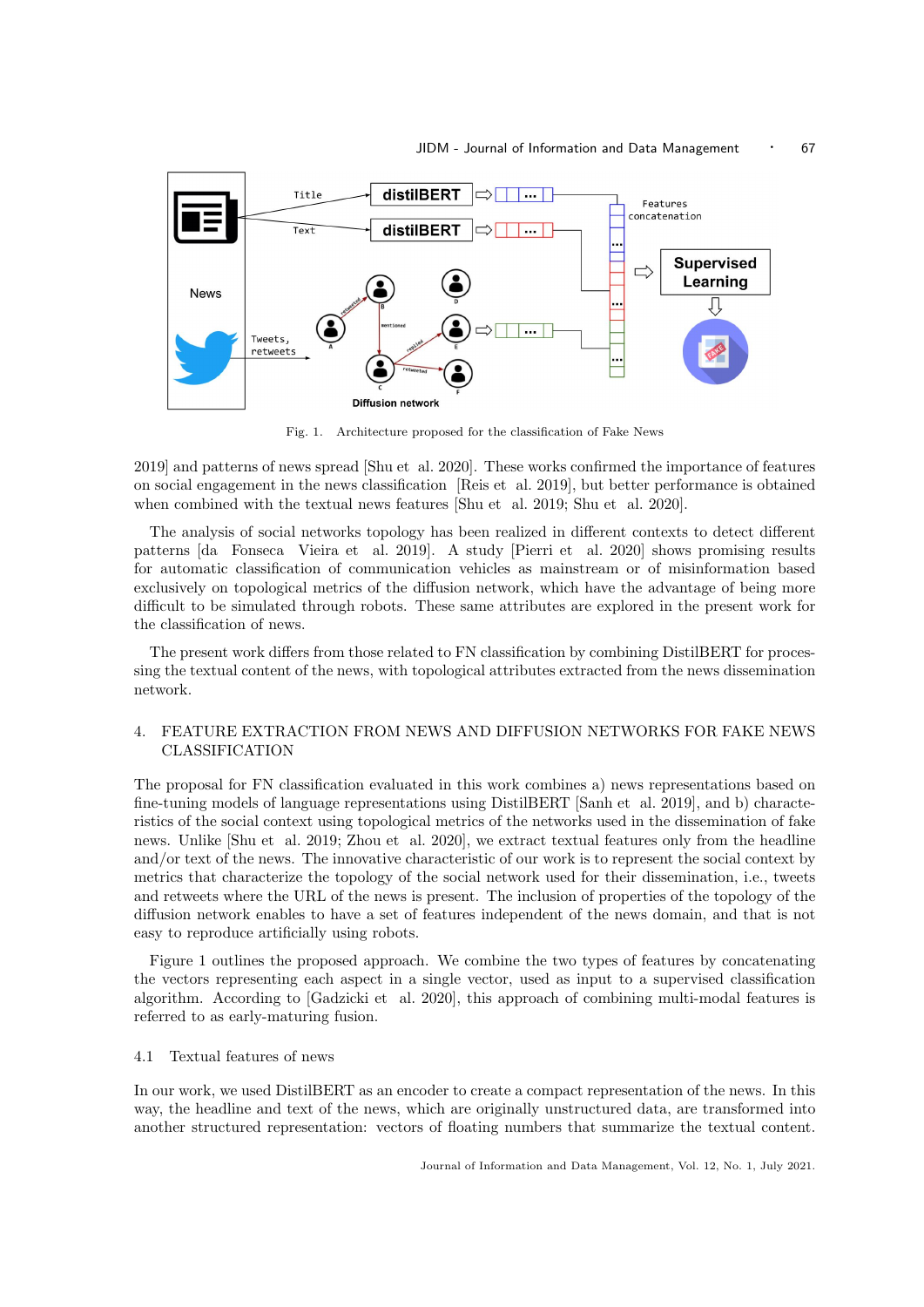In our experiments, we used both the headline, the news, and the combination of both, to verify the most relevant properties of the news in FN detection. Our proposal differs from [Zhou et al. 2020], which seeks local patterns of increasing complexity using convolutions, and from [Shu et al. 2019] which uses encoders that align news and associated posts.

We used the library transformers<sup>5</sup>, which includes DistilBERT. Regarding the raw text of the headline and news content, we use functions for the tokenization, padding and masking. Then, we extracted the vector representation of them with DistilBERT in base and lowercase ('distilbert-baseuncased').

#### 4.2 Diffusion network features

In article, we propose leveraging topological metrics from the diffusion networks that spread news (fake or true) in Twitter, more specifically, by retweeting, replying or mentioning users in these tweets. This approach was originally proposed for classifying news outlets as mainstream or misinformation.

Considering this purpose, for each news item, we construct a diffusion network using the tweets and retweets that include the respective news URL. In this diffusion network, the nodes represent users who (re)tweeted the news, responded to these tweets, or are mentioned in them. Pairs of nodes are connected by directed and unweighted edges, whenever the user represented by the origin has retweeted, answered or mentioned the destination node. An example is shown in Figure 1, where users A, B, C, D, E and F (re)tweeted a post that contains an URL representing a news  $i$ , fake or true. In this graph, user C was mentioned by B, responded to a tweet from E, and retweeted a tweet from F. User A retweeted a tweet from user B. Finally User D did not interact with other users in the context of this news broadcast. Thus, this network represents the way people interact to spread this news item on Twitter.

Once constructed the diffusion network for a given piece of news, we calculate a set of metrics that characterizes the respective topological properties. These metrics represent the complexity of the respective network, its propagation power and the strength of connection and cohesion among the participants. We seek to determine whether the way in which users interact with each other and form closed groups, can contribute to the detection of FN. The metrics to be calculated, demonstrated in [Pierri et al. 2020] to have managed to reach several cases in diffusion networks, such as when users within the network form groups, networks where there is no mono-directionality in the diffusion of news or networks where there is a single user who distributes the news among all others (broadcast). The metrics adopted in [Pierri et al. 2020], and experimented in our original work [Sáenz et al. 2020] are:

- Number of strongly connected components
- Size of the largest strongly connected component
- Number of weakly connected components
- Size of the largest weakly connected component
- Diameter of the largest weakly connected component
- Clustering coefficient
- K-Core number

In this article, we included four additional metrics that characterize the network as a whole and that were used in some other works [Zhou and Zafarani 2019; Shu et al. 2020], to determine if they can contribute to the improvement of the results:

- Number of nodes

- Number of edges

<sup>5</sup>https://huggingface.co/transformers/

Journal of Information and Data Management, Vol. 12, No. 1, July 2021.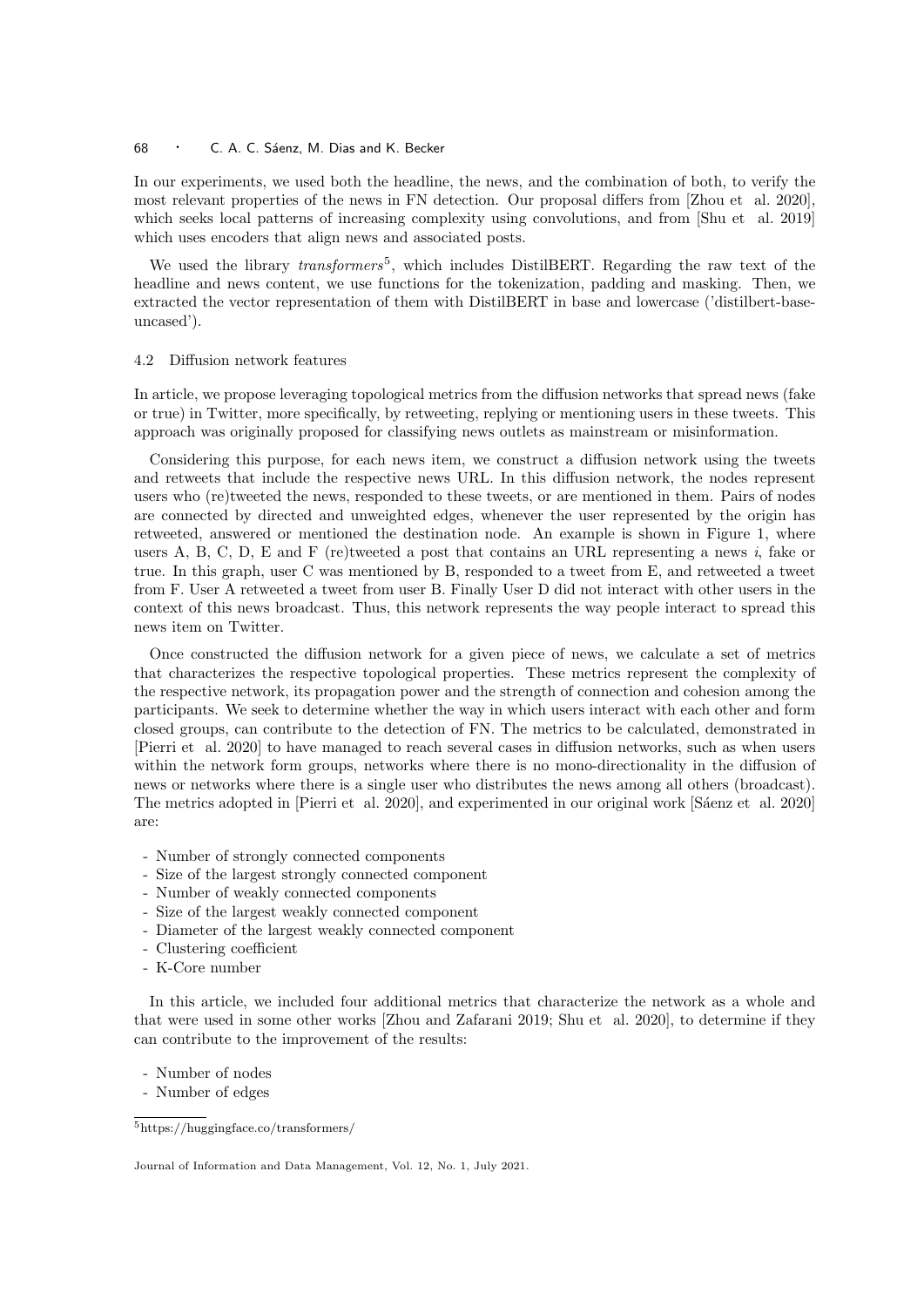Table I. Politifact news dataset in experiments

| Type                                            | $#$ True news | $#$ Fake News | Total |
|-------------------------------------------------|---------------|---------------|-------|
| Complete original dataset                       | 624           | 432           | 1056  |
| News with textual content                       | 505           | 385           | 890   |
| News with textual content and diffusion network | 304           | 355           | 659   |

- Density of the network

- Diameter of the network

To calculate these topological attributes, we first uploaded the news with their tweets and retweets to the graph-oriented database  $neo4j^6$ . There, each news, tweets and retweets were represented as nodes of an heterogeneous network. The links in that network had different types and connected different types of nodes: news with tweets and tweets with retweets. We designed a query to construct and extract the diffusion networks for each news item, with the characteristics described before, from the network stored on  $neo4j$ . For each of the extracted networks, we imported them and calculated the metrics listed before using  $networkx^7$ .

#### 5. EXPERIMENTS

#### 5.1 Dataset

We used the news set *Politifact* available in the FNN repository. Using the program made available by the FNN to extract the data, we were able to collect 507 true and 385 false news out of a total of 1058 news available. To build the news dissemination network, the respective tweets and retweets were also collected where the news is referenced. However, some of the tweets/retweets could not be downloaded for various reasons (e.g., removal on Twitter). In order to avoid the reproduction of untrustworthy diffusion networks, in our experiments involving topologies we despise all the news with problems in the collection of tweets/retweets. The dataset with social context was limited to 304 true news and 355 false news, with their tweets and retweets.

Table I contrasts the amount of news from the repository and collected in each case.

#### 5.2 Objectives and experiment setup

We developed a set of experiments with the following objectives:

- (a) Determine the most influential textual properties of the news to the classification of FN, when compressed using DistilBERT: news title, text or both.
- (b) Investigate which topological features of the news diffusion network add value to FN classification, and how to best represent them.
- (c) Explore different ways to combine DistilBERT textual representations of news and topological features.
- (d) Determine which classification algorithm, within a set of candidate algorithms, produces the best results.

In terms of algorithms, we adopted Logistic Regression (LR), Random Forest (RF), K-Nearest Neighbors (KNN), Support Vector Machines (SVM) and Naïve Bayes (NB) algorithms<sup>8</sup>. These algorithms were explored in the feature analysis developed in [Reis et al. 2019], except for Logistic

 $6$ https://neo4j.com/

<sup>7</sup>http://networkx.github.io/

<sup>&</sup>lt;sup>8</sup>We also tried other algorithms, including multi-layer perceptron, which did not yielded good results, and thus are not reported in this article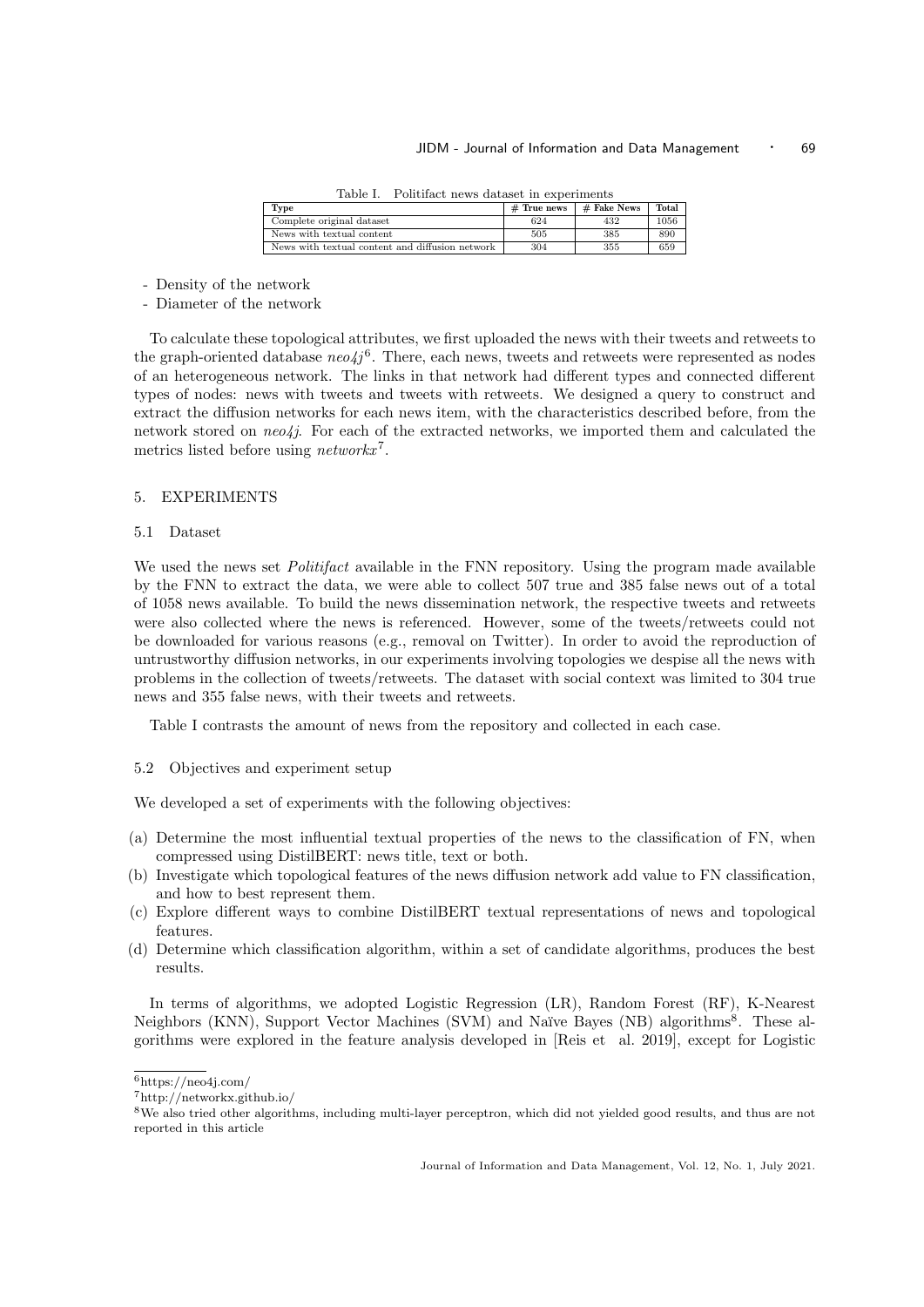Regression. We also experimented with mixture-of-experts ensembles, which combine predictive models trained using distinct algorithms, using voting and averaged probabilities to consolidate these results in a single, final prediction.

To evaluate the results, we used Precision, Recall and F1. For the aggregation of results considering both fake and true news classes, we used weighted average. We applied a repeated cross-validation strategy to train and test each algorithm and features configuration, with 10 repetitions and 10 folds  $(r = 10, k - folds = 10)$ . All results reported in the remaining of this section refer to the average of the values obtained in these set of executions. In the remaining of this section we present these results using charts, but the tables in Annex A detail all average results, and the corresponding standard deviations.

We performed statistical tests to verify if there is a significant difference in the performance of sets of models [Demšar 2006]. We used the ANOVA statistical test to compare a set of distributions, and two-tailed Student T-Test for a pairwise comparison of models. In both statistical tests we used a confidence level of 0.05, and we adopted the null hypothesis that there was no significant difference between the results obtained from the compared models. The p-values obtained from these tests can also be found in Annex A.

All these experiments were developed in the *Python* environment, using the *scikit-learn*<sup>9</sup> library. We used the default parameters/hyperparameters of these algorithms as available in the library. Attempts to improve parametrization (including GridSearchCV<sup>10</sup> for SVM) did not yield better results.

#### 5.3 Experiments with DistilBERT

The first experiment was carried out to compare the classification performance according to the textual properties of the news. Thus, all the news retrieved from the repository were used, i.e., 890 news. The algorithms were trained using as input: a) the vector corresponding only to the title, b) the vector corresponding only to the textual content of the news, and c) the two concatenated vectors.

The results in terms of weighted averaged F1 (W-F1) are presented in the chart displayed in Figure 5.3 (the detailed results are in Table VI in Annex A). We observed that the use of DistilBERT on the combination of title and text yields the best results in four out of the five algorithms. These differences are statistically significant compared to title only and text only, according to p-values presented in Table VII. The performance of the models trained using title only or text only are statistically comparable. The best performing algorithm was LR  $(WF1 = 0.906)$ , followed by RF  $(WF1 = 0.892)$  and SVM  $(WF1 = 0.878)$  (Table VIII).

These results revealed a promising approach of minimum requirements for FN detection. First, in terms of absolute performance, we obtained a result close to state of the art represented by dEFEND [Shu et al. 2019] and GCAL [Liao et al. 2021], which depend on the spread of the news on the social network. Second, when compared to a similar minimum requirements approach (SAFE) [Zhou et al. 2020], which uses only the news content (textual and visual), it presents superior results. However, the comparison with these works should be regarded as a reference since each of them uses a different number of news from Politifact, with different proportions of real and fake news.

Figure 3 shows the performance for the Fake News class. The best results are obtained when using the concatenation of the title and the text of the content, and the best algorithms are LR and RF, with  $F1 = 0.89$  and  $F1 = 0.871$ , respectively. Since these differences are statistically significant, these results show the consistency of our approach, yielding similar good results for the most relevant class in this task (i.e., the Fake News class).

<sup>9</sup>https://scikit-learn.org/

<sup>10</sup>https://scikit-learn.org/stable/modules/grid search.html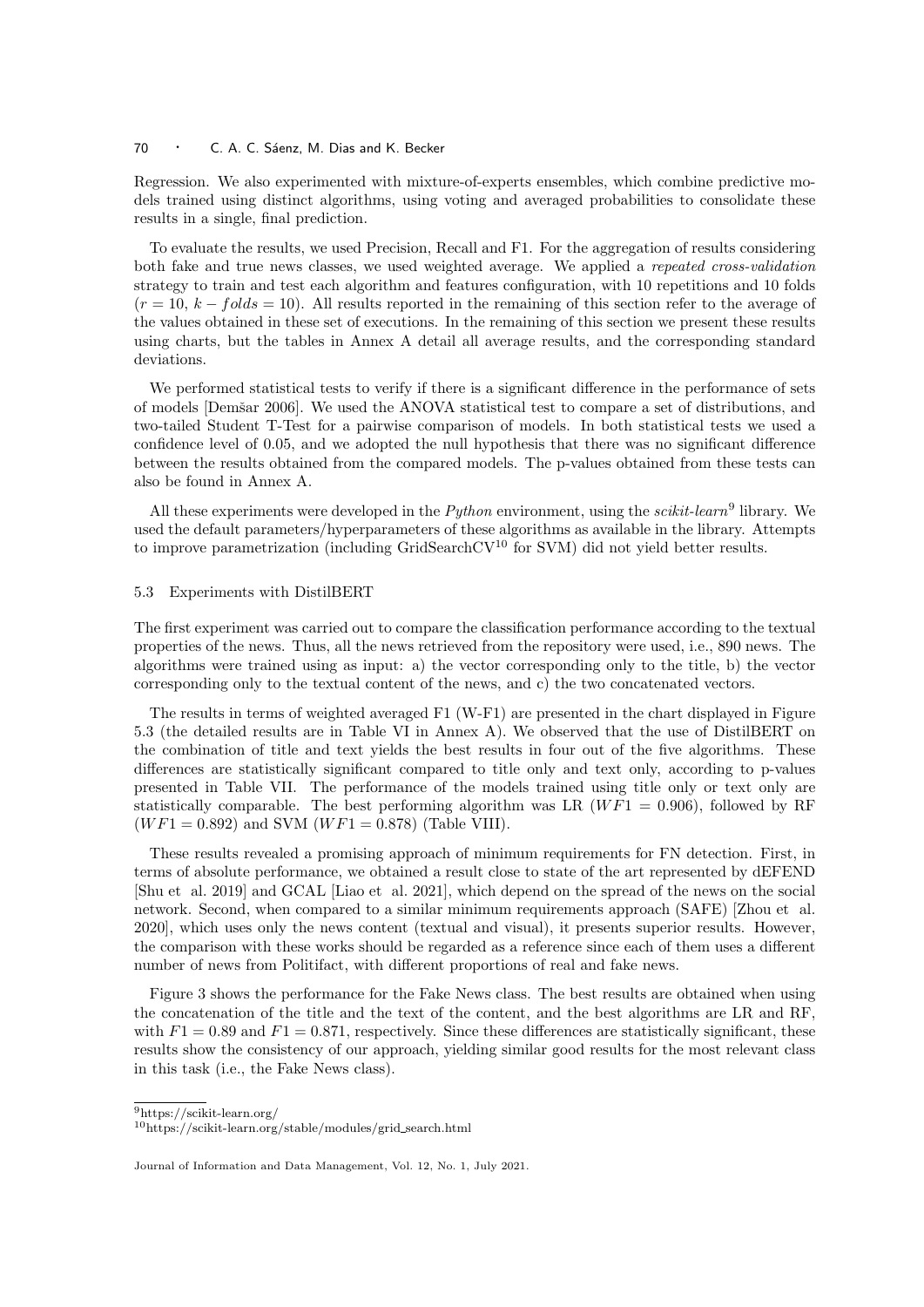#### JIDM - Journal of Information and Data Management • 71



Fig. 2. Weighted Averaged F1 Score of news classification using DistilBERT representation of news textual contents



Fig. 3. F1 Score for the Fake News class using DistilBERT representations of news textual contents

We conclude that leveraging DilstilBERT to represent basic textual characteristics of the news allows us to reach a performance comparable to state-of-the-art approaches, but using considerably less data.

#### 5.4 Experiments with topological metrics

This second set of experiments aims to analyze the discriminating power of topological metrics for fake news classification. For this purpose, we carried out several experiments, namely: a) assessment of the proper representation for topological metrics for classification purposes; b) an evaluation of the predictive power of the topological metrics; and c) a performance comparison between our previous work [Saenz et al. 2020] and the models constructed with a refined set of topological metrics. These experiments consider the news for which we were able to collect the respective diffusion network, and thus the dataset includes only 659 news (Table I).

First, we experimented with two data representations: a) raw values, as extracted from the original diffusion graphs; and b) normalization considering z-score, which expresses the features in terms of units of standard deviations. The boxplots in Figure 4 show the results considering all executions using all the five algorithms and all metrics, which reveals that the best results were obtained with the z-score normalization. In general, we observe this behavior for all metrics with a few exceptions. For all algorithms, the differences in the results are statistically significant, with a single exception, RF, where the null hypothesis was not refuted (Table X). Thus, all results reported in the remaining of this section were obtained using the topological metrics represented as z-scores.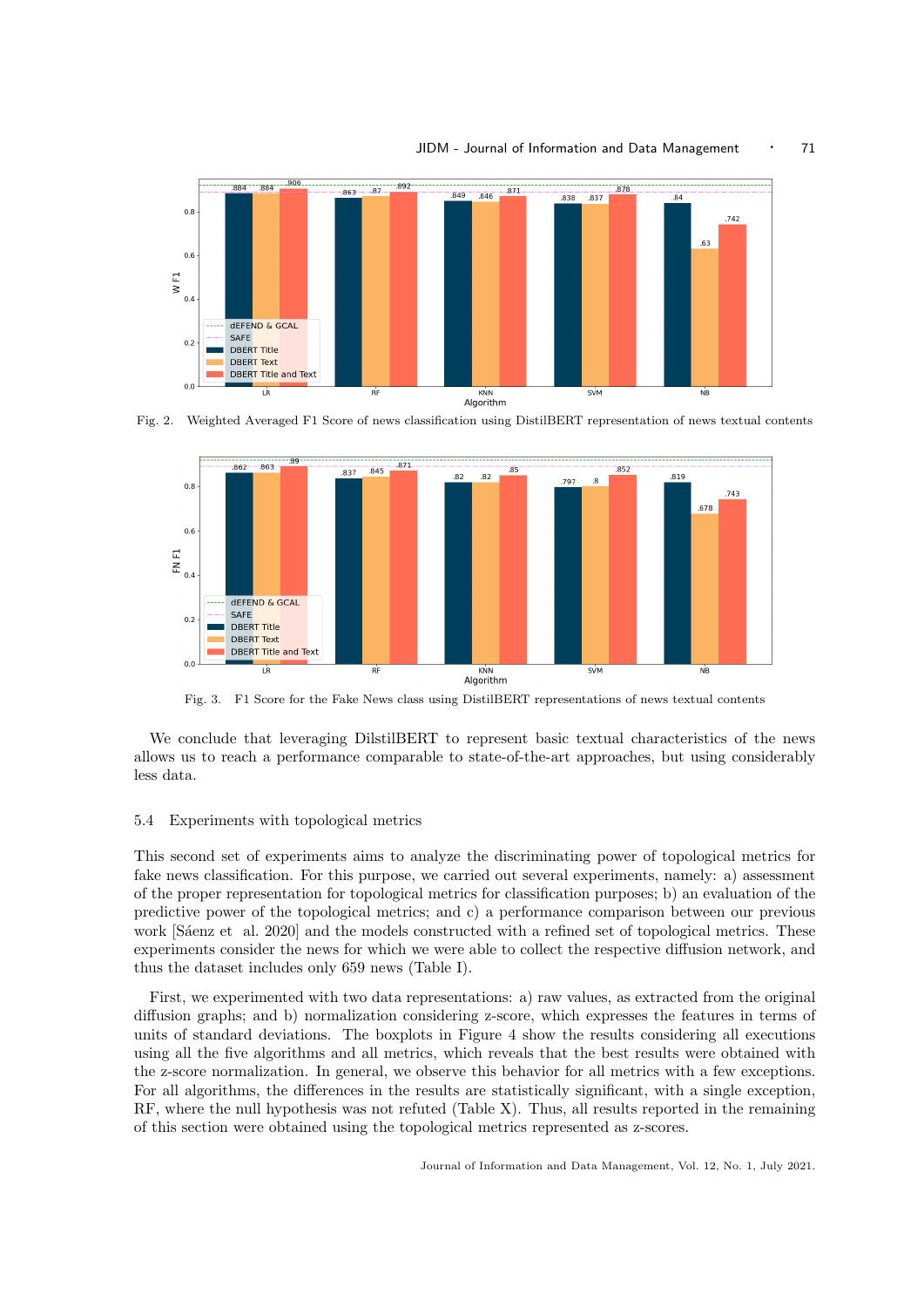

Fig. 4. Comparing results obtained from raw values and z-score normalized values

| rable II.<br>Topological metrics used as features per classifier |          |                 |             |                       |  |  |  |  |  |
|------------------------------------------------------------------|----------|-----------------|-------------|-----------------------|--|--|--|--|--|
| <b>Topological Metric</b>                                        | Acronym  | <b>Baseline</b> | All_Metrics | <b>Custom_Metrics</b> |  |  |  |  |  |
| Number of strongly connected components                          | $\sec$   |                 |             |                       |  |  |  |  |  |
| Size of the largest strongly connected component                 | lscc.    |                 |             |                       |  |  |  |  |  |
| Number of weakly connected components                            | wcc.     |                 |             |                       |  |  |  |  |  |
| Size of the largest weakly connected component                   | lwcc     |                 |             |                       |  |  |  |  |  |
| Diameter of the largest weakly connected component               | dwcc     |                 |             |                       |  |  |  |  |  |
| Clustering coefficient                                           | cc       |                 |             |                       |  |  |  |  |  |
| K-Core number                                                    | kc       |                 |             |                       |  |  |  |  |  |
| Number of nodes                                                  | nodes    |                 |             |                       |  |  |  |  |  |
| Number of edges                                                  | edges    |                 |             |                       |  |  |  |  |  |
| Density of the network                                           | density  |                 |             |                       |  |  |  |  |  |
| Diameter of the network                                          | diameter |                 |             |                       |  |  |  |  |  |

Table II. Topological metrics used as features per classifier

In our previous work [Saenz et al. 2020], we used the topological metrics originally proposed in [Pierri et al. 2020], which we consider our baseline for this set of experiments. In an attempt to improve these previous results, we considered four additional topological features. We shall refer to these classifiers as *all metrics*. Table II details the metrics considered as features for each type of classifier.

The chart in Figure 5 compares the average results of the *baseline* and *all metrics* classifiers, considering the weighted averaged precision, recall and F1 metrics (detailed results are summarized in Table XI). We observe improvements for all performance metrics and all algorithms. These improvements are statistically significant for all algorithms and metrics with two exceptions (Table XII). For the algorithms SVM and LR, the results for weighted precision are comparable. Improvements range from 0.2 pp (percentage points) to 5.6 pp in weighted precision; from 2.2 to 3.9 in weighted recall, and from 1.9 to 5.6 in weighted F1. In terms of algorithms, the best improvements were achieved on KNN classifiers, with an increment in the scores of near 3 pp for weighted precision, 4 pp for weighted recall and 5 pp for weighted F1. The most significant improvements were observed for the weighted F1 measure due to the improvements in both precision and recall. Thus, we conclude that these additional metrics improve FN classification.

Then we investigated if there were particularly influential topological metrics for FN classification. For this purpose, we used the leave-one-out technique, where we disregarded one metric each time and trained/tested the classifiers with all the other metrics. We did this for all topological metrics, and results are summarized in Table XIV. Figure 6 shows the differences for seven topological metrics for which we noticed any impact on the results when removed. The differences are calculated with regard to *all metrics* classifiers. In general, the metrics with the greatest differences were *density* followed by the number of nodes, two of the newly proposed metrics. However, the behavior was very dependent on the classification algorithm used. For instance, for the RF algorithm, leaving out the nodes feature slightly improves the results (ranging between 1.4 and 1.6 pp). However, this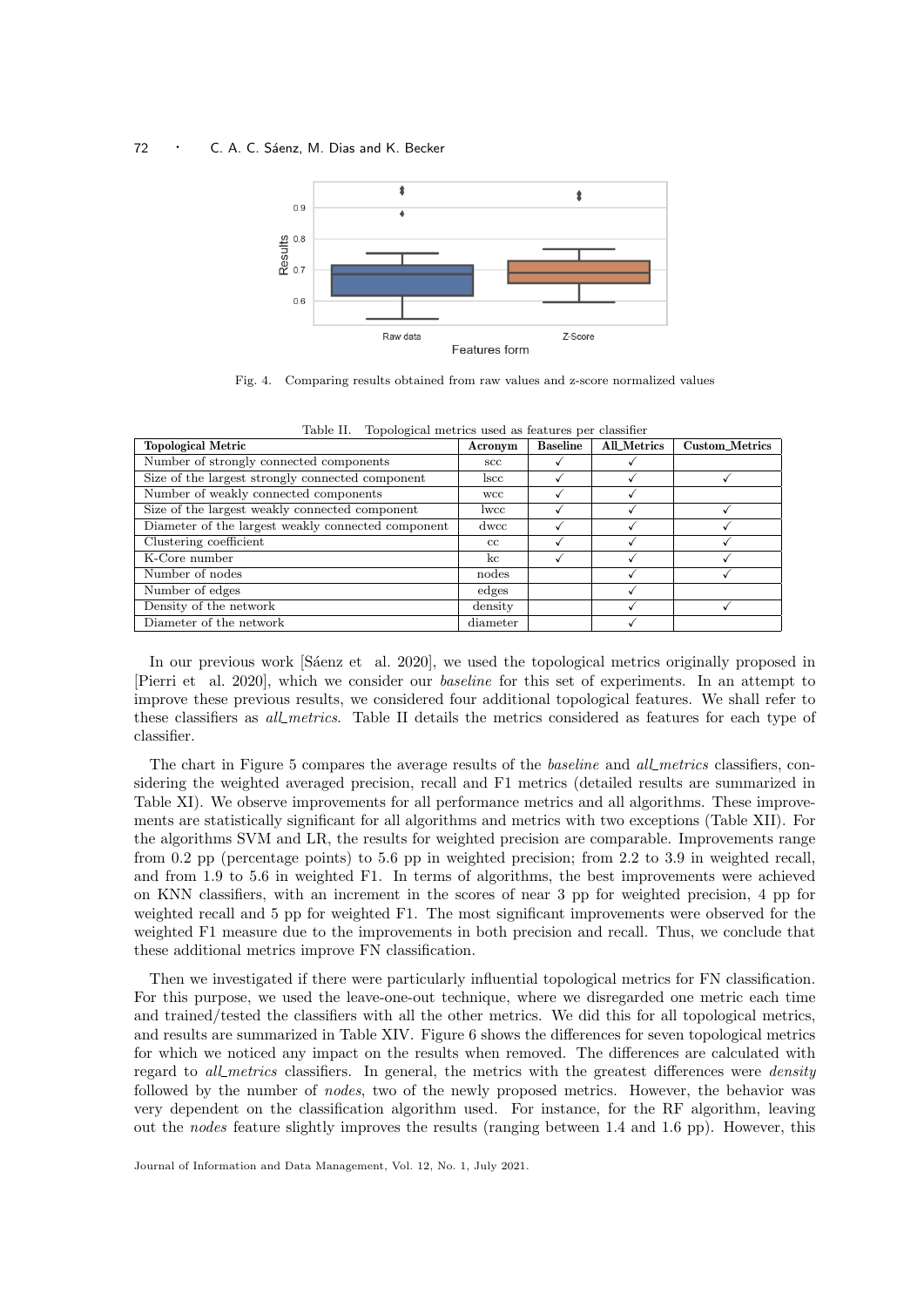

Fig. 5. Comparing weighted results from baseline, all metrics and custom metrics sets



Fig. 6. Performance differences between all metrics and baseline/Leave-one-out classifiers

behavior is not always consistent when compared to the other algorithms. Leave-one-out executions also yielded better results than baseline for most of the algorithms. Thus, we conclude that the value of the topological metrics can be verified when they are explored as a combination that represents the diffusion graph rather than individually.

Based on these results, we built classifiers using the topological metrics of which the leave-one-out exclusion experiments resulted in an impact, even if very small. We shall refer to classifiers based on this set of features as *custom\_metrics*, where the metrics considered as features are listed in Table II. The chart in Figure 5 also compares the results of custom metrics classifiers with the results of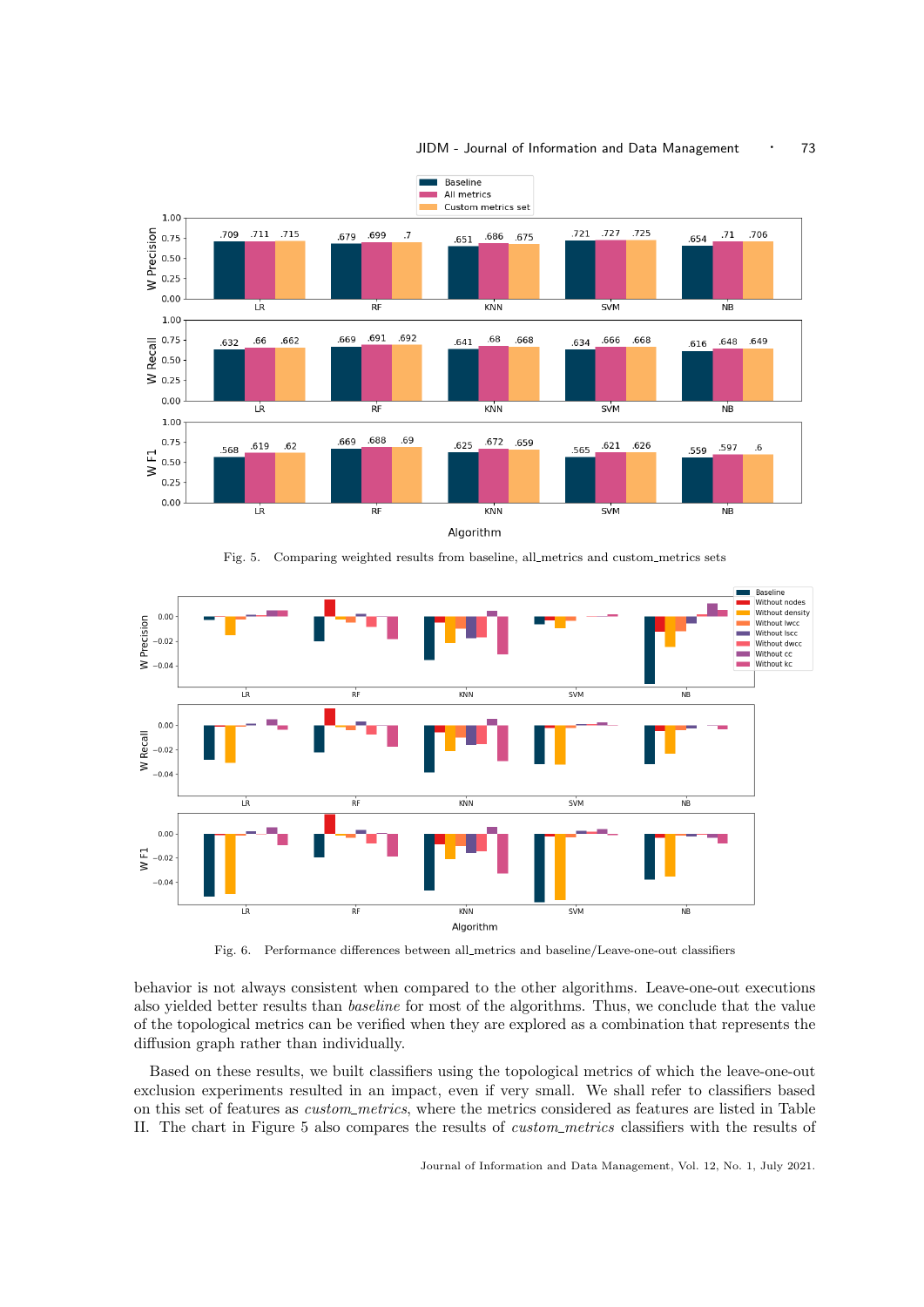

Fig. 7. Performance for the Fake News class (baseline, all metrics and custom metrics sets classifiers)

all metrics and baseline classifiers. Like all metrics, custom metrics classifiers perform better than the baseline classifiers, where these improvements are statistically significant. However, the performance of custom metrics and all metrics is statistically comparable for all three metrics (Table XIII). Thus, we conclude that the excluded metrics were not relevant for the classification. The metrics included in custom metrics highlight the size of the diffusion network, how separate/isolated the users are, and the existence and characteristics of potential news broadcasting groups.

Finally, we assessed the specific results for the Fake News class. Figure 7 details these results for precision, recall and F1. The statistical tests revealed that the F1 performance all metrics and custom metrics are comparable, but statistically superior to the baseline. Compared to the performance of the baseline classifiers, we observed that the use of more features (all metrics or custom metrics) increases the precision, sometimes at the expense of recall, with a few exceptions. In the specific case of the RF algorithm, for instance, the precision decreases, and the recall increases. By comparing the FN results with the averaged results, we can observe that the recall for FN detection is higher when compared to RN (real news) recall. For instance, while the recall for the LR classifier is close to 94%, the averaged recall is 30 pp lower for the same algorithm. However, the difference in terms of precision is much smaller, ranging from 1.5 pp to 8.9 pp. From these results, we conclude that the predictive models using topological metrics display a good performance for classifying fake news.

#### 5.5 Experiments with combinations of features

This final set of experiments aim to assess the combination of DistilBERT representations of news and topological features. First, we assessed the differences of performance between classifiers using DistilBERT features only, and the concatenation of these features with topological ones. Notice the results are not the same reported in Section 5.3 since a different dataset is used. The second assessment involved the combination of classifiers in mixture-of-experts ensembles, using both voting and averaged probabilities to make a final prediction.

First, we compared the performance of the models constructed with and without the topological features. The later combine in a single vector the DistilBERT representations of title and/or text and the topological features (Custom metrics set in Table II). The averaged results are presented in Table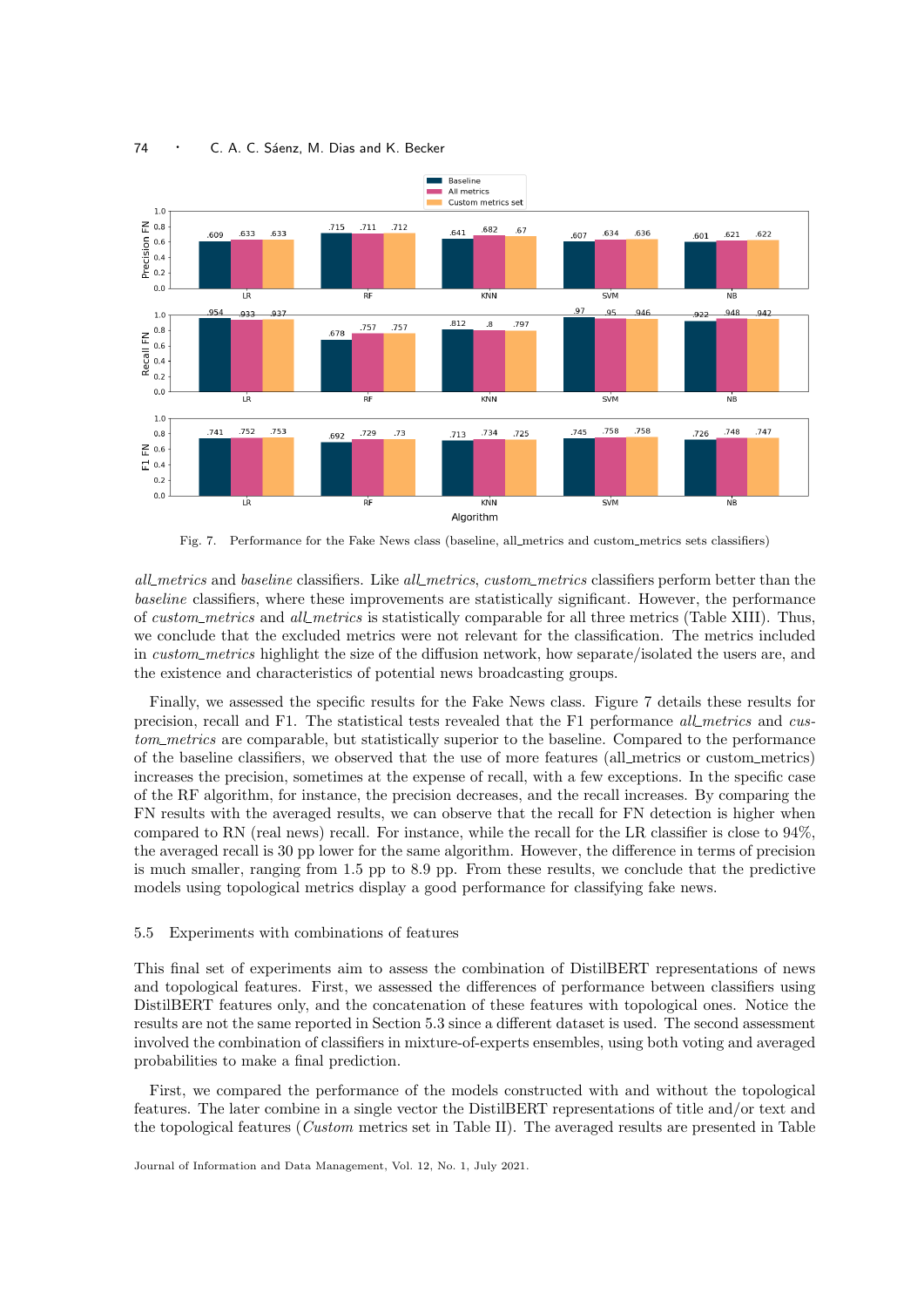III. Among the models using topological features, the one combining the title and text yielded the best result, which is statistically significant (Table XV). When compared to their counterpart using textual features only, we observe that, in most cases, the concatenation of topological features with textual ones (title, news text, or both) improve the respective results achieved. The best absolute scores, considering the three performance metrics, were are achieved by using LR using the combination of the title, text and topological metrics (averaged  $P = 88.9\%, R = 88.7\%$  and  $F1 = 88.6\%$ ). However, improvements are statistically significant only for the SVM and Naïve Bayes algorithms, with a few exceptions. Nevertheless, this is a major improvement compared to our previous work [Sáenz et al. 2020], when the inclusion of topological metrics (Baseline metrics in Table II) affected negatively the results.

Regarding the algorithms, the best results were produced by LR and RF, (with no statistical differences between them), followed by KNN models (Table XVI). The performances achieved using these algorithms are consistent with those reported in [Reis et al. 2019] for fake news detection using distinct kinds of features.

|                           | LR                | RF                  | <b>KNN</b>             | SVM                     | NB.                    |
|---------------------------|-------------------|---------------------|------------------------|-------------------------|------------------------|
| <b>Weighted Precision</b> |                   |                     |                        |                         |                        |
| Title                     | .869 $(\pm .006)$ | .855 $(\pm .006)$   | .826 $(\pm .004)$      | .827 $(\pm .003)$       | .828 $(\pm .003)$      |
| Text                      | .870 $(\pm .003)$ | .872 $(\pm .004)$   | .826 $(\pm .006)$      | .814 $(\pm .006)$       | .719 $(\pm .005)$      |
| Title and Text            | .888 $(\pm .003)$ | .888 $(\pm .006)$   | $(\pm .005)$<br>.848   | .843 $(\pm .003)$       | .765 (<br>$\pm .005$   |
| Title and Top.            | .872 $(\pm .006)$ | .856 $(\pm .006)$   | $(\pm .003)$<br>.829   | .832 $(\pm .004)$       | .835 $(\pm .003)$      |
| Text and Top.             | .869 $(\pm .005)$ | .874 $(\pm .005)$   | .826 $(\pm .005)$      | .820 $(\pm .007)$       | .725 $(\pm .007)$      |
| Title, Text and Top.      | .889 $(\pm .004)$ | $.888 \ (\pm .003)$ | .845 $(\pm .006)$      | .847 $(\pm .002)$       | .773 $(\pm .005)$      |
| <b>Weighted Recall</b>    |                   |                     |                        |                         |                        |
| Title                     | .864 $(\pm .005)$ | .849 $(\pm .005)$   | .821 $(\pm .005)$      | .809 $(\pm .003)$       | .823 $(\pm .004)$      |
| Text                      | .867 $(\pm .003)$ | .870 $(\pm .004)$   | .821 $(\pm .005)$      | .798 $(\pm .006)$       | .701 $(\pm .004)$      |
| Title and Text            | .885 $(\pm .004)$ | $.885~(\pm .005)$   | .844 $(\pm .004)$      | .830 $(\pm .003)$       | .756 $(\pm .004)$      |
| Title and Top.            | .867 $(\pm .006)$ | .851 $(\pm .006)$   | .825 $(\pm .003)$      | .814 $(\pm .004)$       | .831 $(\pm .004)$      |
| Text and Top.             | .867 $(\pm .005)$ | .871 $(\pm .004)$   | .819 $(\pm .004)$      | .800 $(\pm .006)$       | .709 $(\pm .005)$      |
| Title, Text and Top.      | .887 $(\pm .004)$ | $.885 \ (\pm .003)$ | .841 $(\pm .006)$      | .834 $(\pm .002)$       | .764 $(\pm .004)$      |
| Weighted F1               |                   |                     |                        |                         |                        |
| Title                     | .864 $(\pm .005)$ | $.848 \ (\pm .006)$ | .820 $(\pm .005)$      | $.803~(\pm .003)$       | .823 $(\pm .004)$      |
| Text                      | .867 $(\pm .003)$ | .870 $(\pm .004)$   | .819 $(\pm .005)$      | .793 $(\pm .007)$       | $.685 (\pm .003)$      |
| Title and Text            | .885 $(\pm .004)$ | $.884 \ (\pm .005)$ | .843<br>.004)<br>(土    | .826<br>.004)<br>$(\pm$ | .005)<br>.751<br>$\pm$ |
| Title and Top.            | .867 $(\pm .006)$ | .850 $(\pm .007)$   | .825 (<br>$(\pm .003)$ | .808 ( $\pm$<br>.005)   | .831 $(\pm .004)$      |
| Text and Top.             | .867 $(\pm .005)$ | .871 $(\pm .004)$   | $(\pm .004)$<br>.817   | .794 (±<br>.006)        | .695 $(\pm .007)$      |
| Title, Text and Top.      | .886 $(\pm .004)$ | $.884~(\pm .004)$   | .840 $(\pm .006)$      | .830 $(\pm .002)$       | .760 $(\pm .005)$      |

Table III. Weighted averaged scores of news classification using title, text and topological features using ML algorithms

Finally, we explored mixture-of-expert ensembles to investigate if combinations of these classifiers would result in better performance. We constructed many ensembles as combinations of 2 to 5 base classifiers, all of them trained using the same dataset and set of features, but with distinct algorithms. To find the best ensemble, we tried the following variations: a) combinations of classifiers based on distinct algorithms, b) two combination rules (majority of votes and average probability), and c) variations on the features (i.e., only title, title and topological, only text, text and topological, title and text and title, text and topological).

Figure 8 presents the weighted F1 distributions, considering all ensembles using as learning function the average probability and majority voting. In average, the ensembles based on majority voting concentrate the best results, with the highest median  $(WF1 = 85.4\%)$ , and first/third quartile values (83.8% and 86.6%, respectively). The probability-based ensembles presented a less consistent performance (median  $WF1 = 84.9\%,$  Q1  $WF1 = 83.1\%$  and Q3  $WF1 = 86.5\%$ ), with more outliers below Q1. A statistical t-test revealed these differences are significant  $(p - value = 0.033)$ . However, a few average probability ensembles achieved the best absolute F1 scores. For both learning functions,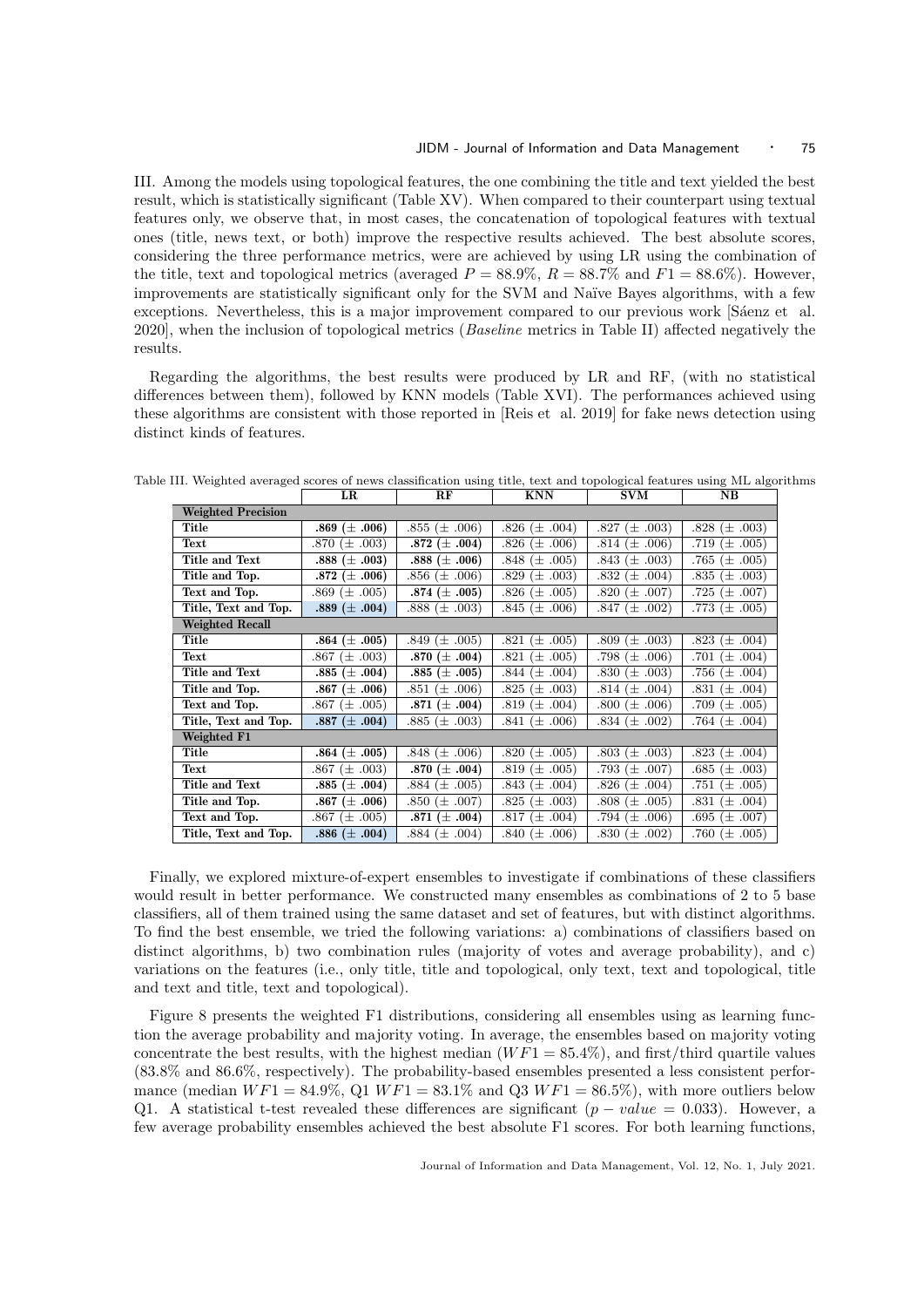

Fig. 8. Comparing classification committees grouped by majority vote or probability

Table IV. Performance comparison of the best algorithm with the best ensembles, according to the type of features LR RF KNN Prob LR RF KNN Voting LR RF KNN

| Weighted Precision             |                         |                       |                       |                     |                       |
|--------------------------------|-------------------------|-----------------------|-----------------------|---------------------|-----------------------|
| Title                          | .006)<br>.869<br>$(\pm$ | .856 ( $\pm$<br>.007) | .826 $(\pm .004)$     | $.870\ (\pm\ .003)$ | $(\pm .005)$<br>.865  |
| Text                           | .870 $(\pm .003)$       | .868 $(\pm .007)$     | .826 $(\pm .006)$     | $.872\ (\pm\ .005)$ | .872 $(\pm .005)$     |
| Title and Text                 | $.888 \ (\pm .003)$     | .888 ( $\pm$<br>.006) | .848 $(\pm .005)$     | .893 $(\pm .004)$   | .892 $(\pm .003)$     |
| Title and Top.                 | .872 $(\pm .006)$       | .857 $(\pm .007)$     | $.829 \ (\pm .003)$   | .870 $(\pm .006)$   | .867<br>$(\pm$ .007)  |
| Text and Top.                  | .869 $(\pm .005)$       | .874 ( $\pm$<br>.005) | .826 ( $\pm$<br>.005) | $.883\ (\pm .007)$  | .879<br>.006)<br>(±   |
| Title, Text and Top.           | .889 ( $\pm$ .004)      | .887 $(\pm .006)$     | $.845 \ (\pm .006)$   | $.900\ (\pm .003)$  | .896 $(\pm .006)$     |
| <b>Weighted Recall</b>         |                         |                       |                       |                     |                       |
| Title                          | .864 ( $\pm$ .005)      | .851 $(\pm .007)$     | .821 (<br>$\pm .005$  | $.865~(\pm~.004)$   | .860 ( $\pm$ .005)    |
| $\operatorname{\mathbf{Text}}$ | .867 (±<br>.003)        | .865 ( $\pm$<br>.008) | .821 $(\pm$<br>.005)  | .869 ( $\pm$ .005)  | .870 $(\pm .005)$     |
| Title and Text                 | $(\pm .004)$<br>.885    | .886 ( $\pm$<br>.005) | $\pm .004$<br>.844 (  | $.891\ (\pm\ .004)$ | .889<br>$(\pm\ .003)$ |
| Title and Top.                 | .867 $(\pm .006)$       | .852 ( $\pm$<br>.007) | $.825 \ (\pm .003)$   | .866 ( $\pm$ .005)  | .863 ( $\pm$ .006)    |
| Text and Top.                  | .867 $(\pm .005)$       | $.871~(\pm)$<br>.006) | .819 ( $\pm$<br>.004) | $.880\ (\pm\ .007)$ | .876 $(\pm .006)$     |
| Title, Text and Top.           | .887 $(\pm .004)$       | .884 $(\pm .006)$     | .841 $(\pm .006)$     | .897 ( $\pm$ .003)  | .894 ( $\pm$ .006)    |
| Weighted F1                    |                         |                       |                       |                     |                       |
| Title                          | .864 $(\pm .005)$       | .850 $(\pm .007)$     | .820 $(\pm .005)$     | $.865~(\pm~.004)$   | $(\pm .005)$<br>.859  |
| Text                           | .867 $(\pm .003)$       | .865 $(\pm .008)$     | $.819 \ (\pm .005)$   | .868 ( $\pm$ .005)  | $.870\ (\pm\ .005)$   |
| Title and Text                 | .885 ( $\pm$ .004)      | .885 ( $\pm$<br>.005) | .843 $(\pm .004)$     | $.891\ (\pm\ .004)$ | ( $\pm$ .003)<br>.889 |
| Title and Top.                 | .867 $(\pm .006)$       | .851 ( $\pm$<br>.006) | .825 $(\pm .003)$     | .866 ( $\pm$ .005)  | .862<br>$(\pm .006)$  |
| Text and Top.                  | .867 $(\pm .005)$       | .871 ( $\pm$<br>.006) | $.817~(\pm)$<br>.004) | $.880\ (\pm\ .007)$ | .876 $(\pm .006)$     |
| Title, Text and Top.           | .886 ( $\pm$ .004)      | .884 $(\pm .006)$     | .840 $(\pm .006)$     | $.897~(\pm~.003)$   | .893 ( $\pm$ .006)    |

the best performances were achieved by ensembles composed of classifiers trained with LR, RF and KNN (89.3% for majority voting, and 89.7% for average probability). Models solely trained with LR, RF and KNN algorithms achieved the best scores in previous experiment (Table III), and their combination in an ensemble boosted the model performance.

Table IV compares the results in terms of weighted averaged precision, recall and F1 achieved by the best machine learning algorithm (LR), the best voting by majority ensemble and the best average probability ensemble. These results enable to compare the performance according to the set of features explored. It is possible to confirm that the best results are achieved by combining features representing the news title, text and topological features, an expected result given the individual performance of the base classifiers. These improvements are statistically significant, with a single exception (Table XVII). In terms of weighted F1, the improvements range from 0.2 to 0.7 pp points in the voting by majority ensemble, and 0.2 to 1.1 pp points in the average probability ensemble. These differences are consistent with increases in precision and recall.

Table IV reveals that the performance of the best voting and average probability ensembles (i.e., composed by title, text and topological) is improved by 0.4 and 0.6 pp, respectively, when compared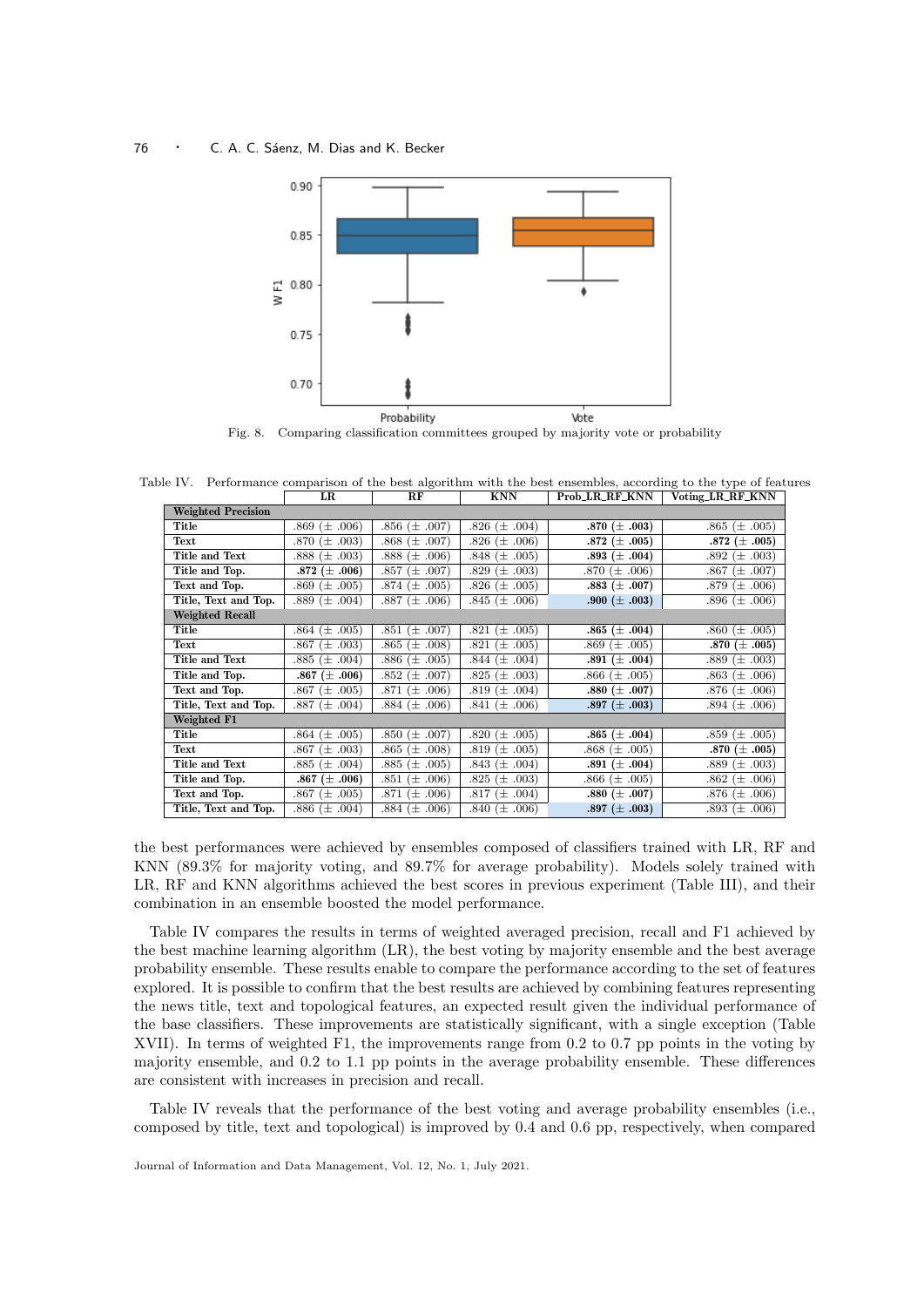|                      | LR                      | RF                  | <b>KNN</b>          | Prob LR RF KNN       | Voting_LR_RF_KNN      |
|----------------------|-------------------------|---------------------|---------------------|----------------------|-----------------------|
| <b>FN</b> Precision  |                         |                     |                     |                      |                       |
| Title                | .877 $(\pm .007)$       | .844 $(\pm .008)$   | $.825 \ (\pm .006)$ | .866 $(\pm .004)$    | .006)<br>.857<br>(土   |
| Text                 | .876 $(\pm .005)$       | .873 $(\pm .008)$   | .813 $(\pm .006)$   | .869 ( $\pm$ .007)   | .007)<br>$.870~(\pm)$ |
| Title and Text       | .896 $(\pm .008)$       | .887 $(\pm .008)$   | $.838 \ (\pm .004)$ | $\pm .005$<br>.895   | .005)<br>.890<br>′±   |
| Title and Top.       | .884 $(\pm .007)$       | .845 $(\pm .007)$   | $.828 \ (\pm .005)$ | $.868 \ (\pm .004)$  | .009)<br>.864 (土      |
| Text and Top.        | .876 $(\pm .006)$       | .873 $(\pm .007)$   | $.805 (\pm .003)$   | .876 $(\pm .007)$    | .874 $(\pm .005)$     |
| Title, Text and Top. | .897 $(\pm .006)$       | .884 $(\pm .005)$   | $.834~(\pm .006)$   | .902 $(\pm .005)$    | .895 $(\pm .006)$     |
| <b>FN</b> Recall     |                         |                     |                     |                      |                       |
| Title                | $.880 \ (\pm .007)$     | .899 $(\pm .005)$   | .859 $(\pm .006)$   | $(\pm .008)$<br>.897 | .898 $(\pm .006)$     |
| Text                 | .003)<br>.885<br>$(\pm$ | $.885 \ (\pm .009)$ | .880 $(\pm .006)$   | .899 $(\pm .006)$    | .900 $(\pm .004)$     |
| Title and Text       | .898 $(\pm .005)$       | .910 $(\pm .007)$   | .891 $(\pm .007)$   | .911 $(\pm .005)$    | .913 $(\pm .007)$     |
| Title and Top.       | .877<br>.008)<br>(±     | .898 $(\pm .009)$   | .864 $(\pm .005)$   | $.895 \ (\pm .009)$  | .894 $(\pm .009)$     |
| Text and Top.        | .883 $(\pm$<br>.007)    | $.897 \ (\pm .006)$ | $.890 \ (\pm .006)$ | .912 $(\pm .008)$    | .906 $(\pm .007)$     |
| Title, Text and Top. | .898 $(\pm .004)$       | .910 $(\pm .008)$   | $.888 \ (\pm .010)$ | .914 $(\pm .005)$    | .915 $(\pm .008)$     |
| <b>FN F1</b>         |                         |                     |                     |                      |                       |
| Title                | .005)<br>.877<br>$(\pm$ | .869 $(\pm .006)$   | .840 $(\pm .003)$   | .879 $(\pm .004)$    | .006)<br>.875 $(\pm$  |
| Text                 | .002)<br>.879<br>′±     | .878 $(\pm .006)$   | .843 $(\pm .004)$   | $.883~(\pm .004)$    | .884 $(\pm .003)$     |
| Title and Text       | .004)<br>.895<br>$(\pm$ | .897 $(\pm .005)$   | $.862 \ (\pm .004)$ | .902 $(\pm .004)$    | .004)<br>.901<br>′±   |
| Title and Top.       | $.879~(\pm)$<br>.005)   | .869 $(\pm .007)$   | .844 $(\pm .003)$   | .880 $(\pm .006)$    | .877<br>.007)<br>(土   |
| Text and Top.        | .005)<br>.879 ( $\pm$   | .884 $(\pm .005)$   | .844 $(\pm .004)$   | .893 $(\pm .006)$    | .006)<br>.889 $(\pm$  |
| Title, Text and Top. | .896 ( $\pm$<br>.004)   | .896 $(\pm .005)$   | .859 $(\pm .006)$   | .907 ( $\pm$ .003)   | .006)<br>$.904~(\pm)$ |

Table V. Positive class (FN) scores of news classification using title, text and topological features comparing best algorithm with best committees

to their counterpart, trained using title or text only. However, this improvement is statistically significant only for the average probability ensemble. Thus, we conclude that the ensemble using average probability as meta-learning function, and base classifiers that concatenate textual and topological features yields the best result. We achieved superior results when compared to Safe, and very near results when compared to the state-of-the art dEFEND and GCAL. Recall that these works should be regarded as references, rather than baselines.

Finally, Table V details the results for the Fake News class only, also in terms of the best machine learning algorithm (LR), majority voting ensemble and average probability ensemble. These results enable to compare the performance according to the set of features explored. It endorses the benefits of the topological features combined with ensembles for the classification. In terms of F1, the improvements of the ensembles for textual features vary from 0.3 to 0.4 pp and the for the use of ensembles combined with topological features vary from 0.1 to 1.4 pp. These differences are consistent with precision and recall results. Again, the best result was achieved by the probability ensemble  $(F1 = 90.7\%)$  using title, text and topological metrics of news as features, which is statistically significant. Compared to the LR model, it improved 1.1 pp, highlighting the relevance of the use of ensembles and topological metrics.

Our experiments revealed that the use of ensembles combined with topological features improve the performance of textual DistilBERT models based on single classifiers and can reach near state-of-theart results.

#### 6. CONCLUSIONS

The present work proposed an FN classification process based on the compact representation of news content (title and text) using DistilBERT and the metrics representing their dissemination in the social network. We explored different combinations of these features, using five different classification algorithms and stacking ensembles.

By generating features using DistilBERT only on the textual attributes of the news, we achieved results comparable to the state of the art [Shu et al. 2019; Zhou et al. 2020], and superior to most works that used the Politifact data set (e.g., [Shu et al. 2020; Papanastasiou et al. 2019]. Among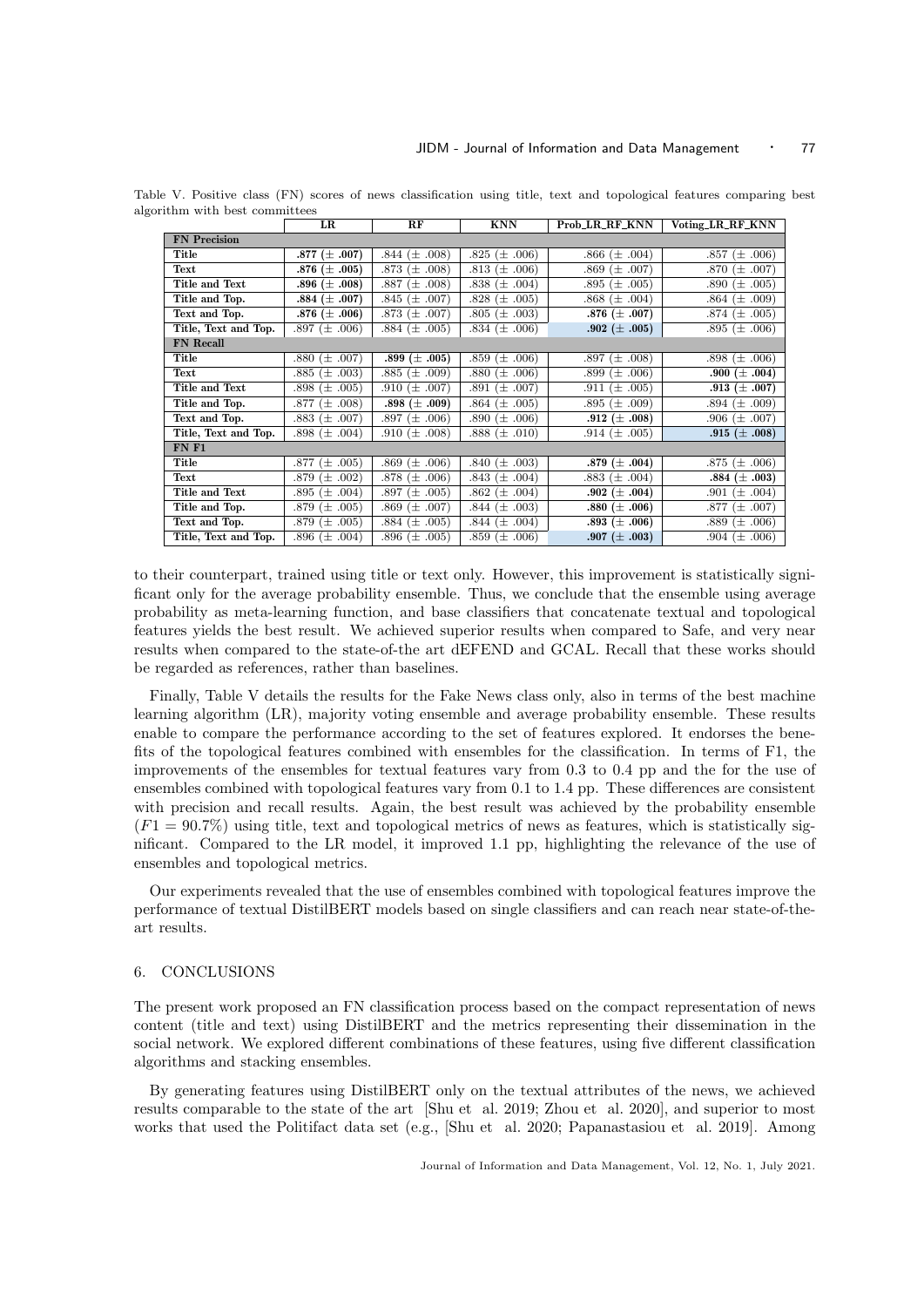these works, there are both minimum requirement approaches (news content only) [Zhou et al. 2020], which are applicable in the context of early news detection, and approaches that extract information from the respective diffusion network [Shu et al. 2019; Shu et al. 2020; Papanastasiou et al. 2019]. Note that even applied only to the news title, the proposed approach achieves very good performance, denoting the discriminatory capacity of this feature.

We considered new metrics for representing the diffusion network, and assessed their contribution for fake news classification. Our results show that the inclusion of topological metrics as features improves the classification of fake news, mainly by improving the recall. These results were observed for individual machine learning algorithms and ensembles.

Future work includes, among other topics, the assessment of our proposal in other datasets; the execution of experiments using the original BERT model instead of the distilled version; the analysis of metrics representative of the news dissemination topology (e.g., centralities); the exploration of deep learning algorithms to combine multi-modal features; the investigation of more complex ensemble topologies and late fusion approaches for fake news classification; the study of features extracted from images; and the addition of interpretability mechanisms.

#### REFERENCES

- Bauskar, S., Badole, V., Jain, P., and Chawla, M. Natural Language Processing based Hybrid Model for Detecting Fake News Using Content-Based Features and Social Features. International Journal of Information Engineering and Electronic Business 11 (4): 1–10, 2019.
- BONDIELLI, A. AND MARCELLONI, F. A survey on fake news and rumour detection techniques. Information Sciences vol. 497, pp. 38–55, 2019.
- Costa, L. d. F., Rodrigues, F. A., Travieso, G., and Villas Boas, P. R. Characterization of complex networks: A survey of measurements. Advances in Physics 56 (1): 167–242, Jan, 2007.
- da Fonseca Vieira, V., da Silva Felix, L. G., Barbosa, C. M. G., and Xavier, C. R. Investigating the relation between companies with topological analysis of a network of stock exchange in brazil. J. Inf. Data Manag. 10 (3), 2019.
- DEMŠAR, J. Statistical comparisons of classifiers over multiple data sets. Journal of Machine Learning Research 7 (1): 1–30, 2006.
- Devlin, J., Chang, M., Lee, K., and Toutanova, K. BERT: pre-training of deep bidirectional transformers for language understanding. In Proc. of the 2019 Conf. of the North American Chapter of the Association for Computational Linguistics: Human Language Technologies, (NAACL-HLT), J. Burstein, C. Doran, and T. Solorio (Eds.). pp. 4171–4186, 2019.
- Gadzicki, K., Khamsehashari, R., and Zetzsche, C. Early vs late fusion in multimodal convolutional neural networks. In 2020 IEEE 23rd International Conference on Information Fusion (FUSION). pp. 1–6, 2020.
- HANSEN, D. L., SHNEIDERMAN, B., SMITH, M. A., AND HIMELBOIM, I. Chapter 3 social network analysis: Measuring, mapping, and modeling collections of connections. In Analyzing Social Media Networks with NodeXL (Second Edition), Second Edition ed., D. L. Hansen, B. Shneiderman, M. A. Smith, and I. Himelboim (Eds.). Morgan Kaufmann, pp. 31 – 51, 2020.
- LEÃO, J. C., LAENDER, A. H. F., AND DE MELO, P. O. S. V. Overcoming bias in community detection evaluation. J. Inf. Data Manag. 11 (3), 2020.
- Liao, H., Liu, Q., Shu, K., and xie, X. Fake news detection through graph comment advanced learning. arXiv preprint arXiv:2011.01579 , 2021.
- Murphy, K. P. Machine Learning: A Probabilistic Perspective. The MIT Press, 2012.

Papanastasiou, F., Katsimpras, G., and Paliouras, G. Tensor factorization with label information for fake news detection. arXiv preprint arXiv:1908.03957, 2019.

PIERRI, F., PICCARDI, C., AND CERI, S. Topology comparison of twitter diffusion networks effectively reveals misleading information. Scientific Reports 10 (1), Jan, 2020.

Polikar, R. Ensemble learning. Scholarpedia 4 (1): 2776, 2009.

- Reis, J. C. S., Correia, A., Murai, F., Veloso, A., and Benevenuto, F. Supervised learning for fake news detection. IEEE Intelligent Systems 34 (2): 76–81, 2019.
- SANH, V., DEBUT, L., CHAUMOND, J., AND WOLF, T. Distilbert, a distilled version of bert: smaller, faster, cheaper and lighter. arXiv preprint arXiv:1910.01108 , 2019.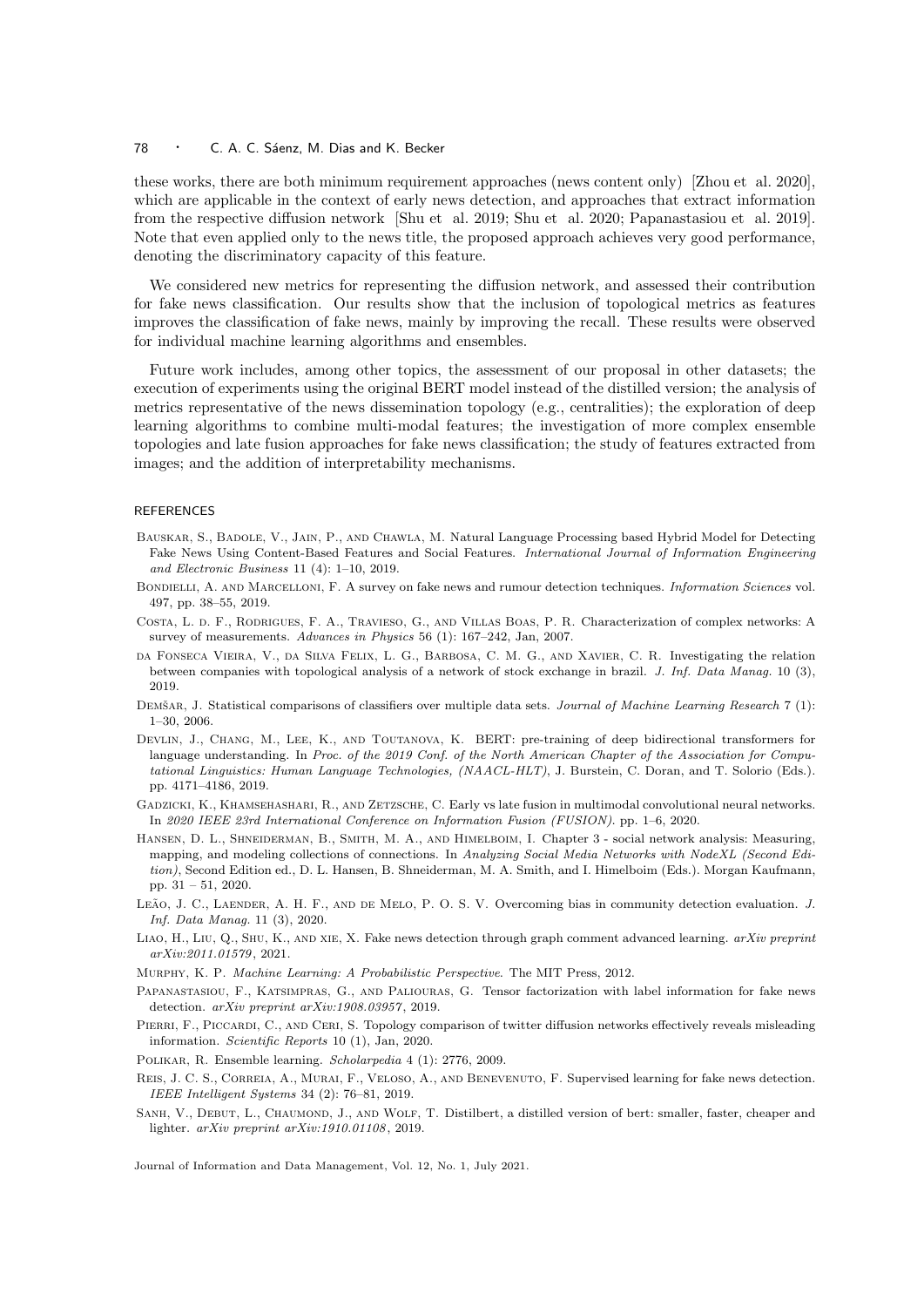- Shu, K., Cui, L., Wang, S., Lee, D., and Liu, H. Defend: Explainable fake news detection. In Proceedings of the 25th ACM SIGKDD International Conference on Knowledge Discovery Data Mining. KDD '19. Association for Computing Machinery, New York, NY, USA, pp. 395–405, 2019.
- Shu, K., Mahudeswaran, D., Wang, S., Lee, D., and Liu, H. Fakenewsnet: A data repository with news content, social context and dynamic information for studying fake news on social media. arXiv preprint arXiv:1809.01286 vol. 8, 2018.
- Shu, K., Mahudeswaran, D., Wang, S., and Liu, H. Hierarchical propagation networks for fake news detection: Investigation and exploitation. In Proceedings of the International AAAI Conference on Web and Social Media. Vol. 14. pp. 626–637, 2020.
- Shu, K., Sliva, A., Wang, S., Tang, J., and Liu, H. Fake news detection on social media: A data mining perspective. SIGKDD Explor. Newsl. 19 (1): 22–36, Sept., 2017.
- SHU, K., ZHOU, X., WANG, S., ZAFARANI, R., AND LIU, H. The role of user profiles for fake news detection. In Proceedings of the 2019 IEEE/ACM International Conference on Advances in Social Networks Analysis and Mining. pp. 436–439, 2019.
- SÁENZ, C. A. C., DIAS, M., AND BECKER, K. Combining compact news representations generated using distilbert and topological features to classify fake news. In Anais do VIII Symposium on Knowledge Discovery, Mining and Learning. SBC, Porto Alegre, RS, Brasil, pp. 209–216, 2020.
- Takikawa, H. and Nagayoshi, K. Political polarization in social media: Analysis of the "twitter political field" in japan. In 2017 IEEE International Conference on Big Data (Big Data). pp. 3143–3150, 2017.
- WANG, T., LIN, C., AND LIN, H. Dga botnet detection utilizing social network analysis. In 2016 International Symposium on Computer, Consumer and Control (IS3C). pp. 333–336, 2016.
- Wang, W. Y. "Liar, liar pants on fire

: A new benchmark dataset for fake news detection.  $arXiv$  preprint  $arXiv:1705.00648$ , 2017.

- Zhang, C. and Ma, Y. Ensemble Machine Learning: Methods and Applications. Springer Publishing Company, Incorporated, 2012.
- Zhang, L., Wang, S., and Liu, B. Deep learning for sentiment analysis: A survey. Wiley Interdiscip. Rev. Data Min. Knowl. Discov. 8 (4), 2018.
- ZHOU, X., WU, J., AND ZAFARANI, R. Safe: Similarity-aware multi-modal fake news detection. arXiv preprint ar-Xiv:2003.04981 , 2020.
- Zhou, X. and Zafarani, R. Network-based fake news detection: A pattern-driven approach. SIGKDD Explor. Newsl. 21 (2): 48–60, Nov., 2019.
- ZHOU, X. AND ZAFARANI, R. A survey of fake news: Fundamental theories, detection methods, and opportunities. ACM Comput. Surv. 53 (5), Sept., 2020.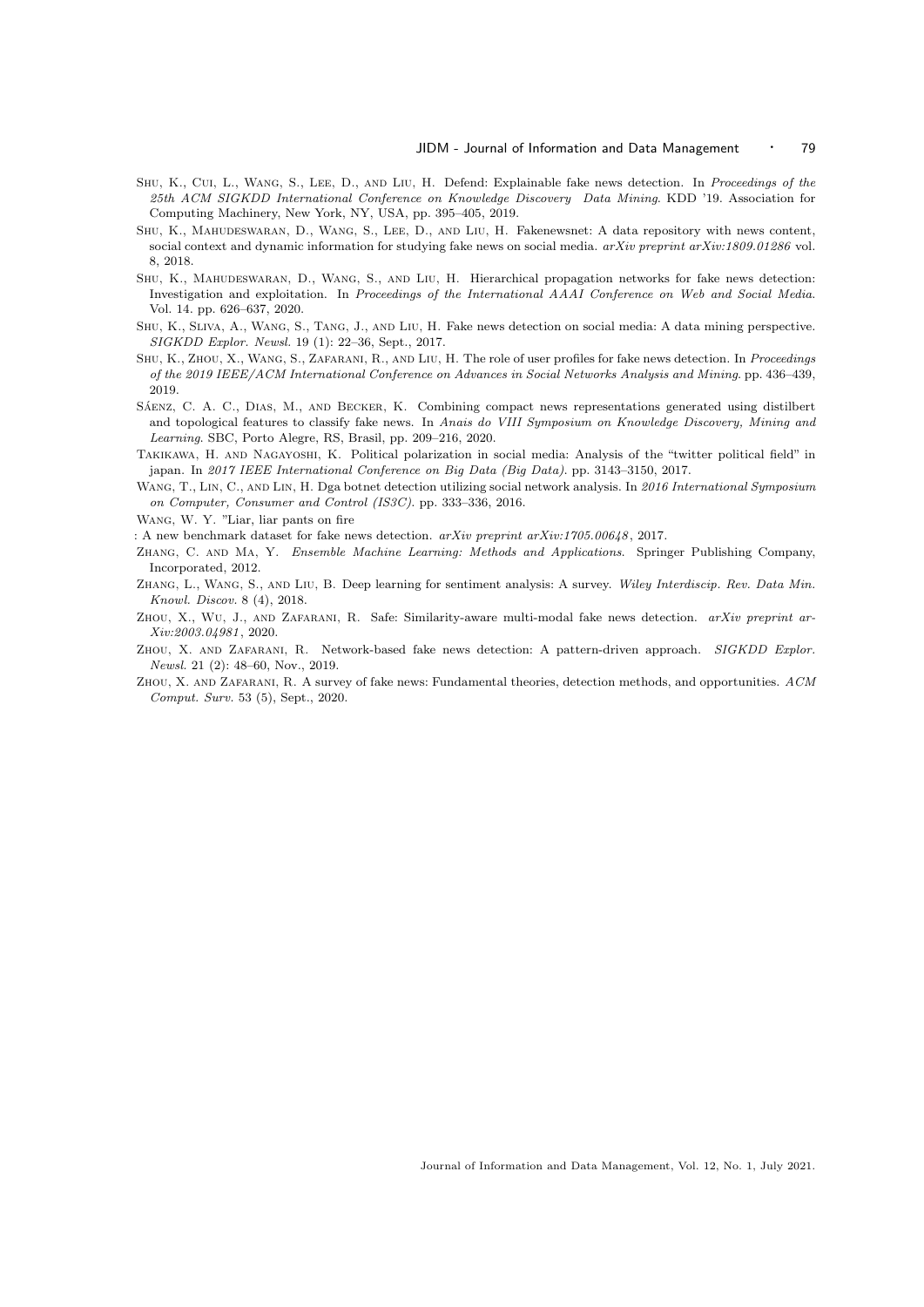# APPENDIX A. DETAILED RESULTS FOR MODELS PERFORMANCES

# APPENDIX A.1 Experiments with DistilBERT

Table VI presents the average performance of each model trained using compact representations of news textual features, with the respective standard deviation. Bold cells represent the best result per type of feature, and shaded cells the best results per performance metric. Tables VII and VIII presents the p-values of the t-tests performed to compare pair of models per type of feature and algorithms, respectively. Shaded cells indicate the cases where the null hypotheses was not refuted (i.e. there is no significant difference between the models). These conventions are adopted for all tables in this appendix.

Table VI. Average results for experiments using Title, Text and the combination of them

|                | LR                | RF                | <b>KNN</b>        | <b>SVM</b>         | $_{\rm NB}$        |  |  |  |
|----------------|-------------------|-------------------|-------------------|--------------------|--------------------|--|--|--|
| Weighted F1    |                   |                   |                   |                    |                    |  |  |  |
| Title          | .884 $(\pm .004)$ | .863 $(\pm .005)$ | .849 $(\pm .005)$ | .838 $(\pm .003)$  | .840 $(\pm .004)$  |  |  |  |
| Text           | .884 $(\pm .005)$ | .870 $(\pm .006)$ | .846 $(\pm .008)$ | .837 ( $\pm$ .003) | .630 ( $\pm$ .002) |  |  |  |
| Title and Text | .906 $(\pm .005)$ | .892 $(\pm .004)$ | .871 $(\pm .004)$ | .878 $(\pm .002)$  | .742 $(\pm .003)$  |  |  |  |
| FNF1           |                   |                   |                   |                    |                    |  |  |  |
| Title          | .862 $(\pm .005)$ | .837 $(\pm .007)$ | .820 $(\pm .006)$ | .797 $(\pm .004)$  | .819 $(\pm .004)$  |  |  |  |
| Text           | .863 $(\pm .005)$ | .845 $(\pm .008)$ | .820 $(\pm .008)$ | .800 ( $\pm$ .004) | .678 $(\pm .001)$  |  |  |  |
| Title and Text | .890 $(\pm .006)$ | .871 $(\pm .004)$ | .850 $(\pm .005)$ | .852 $(\pm .002)$  | .743 $(\pm .002)$  |  |  |  |

Table VII. p-values of pairwise t-test comparison of models using different types of textual features

|             | Title and Text |            |              |              |              |      |          | Title      |            |              |
|-------------|----------------|------------|--------------|--------------|--------------|------|----------|------------|------------|--------------|
|             | LR             | RF         | <b>KNN</b>   | <b>SVM</b>   | NB           | LR   | RF       | <b>KNN</b> | <b>SVM</b> | NΒ           |
| Weighted F1 |                |            |              |              |              |      |          |            |            |              |
| Title       | $4.05E-09$     | $5.12E-10$ | 4.66E-09     | 5.03E-18     | $3.85E - 22$ |      |          |            |            |              |
| Text        | 5.51E-09       | 1.65E-07   | 4.99E-08     | $3.06E - 18$ | 5.47E-27     | 0.92 | 3.13E-02 | 0.36       | 0.43       | 8.30E-29     |
| FNF1        |                |            |              |              |              |      |          |            |            |              |
| Title       | .66E-09        | 1.16E-09   | 7.67E-10     | 3.49E-19     | $1.16E-20$   |      |          |            |            |              |
| Text        | $.44E-09$      | $9.10E-08$ | $1.48E - 08$ | 3.46E-18     | 3.98E-23     | 0.70 | 0.08     | 0.86       | 0.06       | $3.36E - 26$ |

Table VIII. p-values of pairwise t-test comparison of models using different algorithms

|              | LR             |              |            | RF             |              |            | <b>SVM</b>     |              |            |
|--------------|----------------|--------------|------------|----------------|--------------|------------|----------------|--------------|------------|
|              | Title and Text | Text         | Title      | Title and Text | Text         | Title      | Title and Text | Text         | Title      |
| Weighted F1  |                |              |            |                |              |            |                |              |            |
| RF           | 1.39E-05       | 3.41E-04     | 2.55E-07   |                |              |            |                |              |            |
| <b>SVM</b>   | $2.22E-12$     | $1.36E-15$   | $8.91E-16$ | $2.03E-08$     | 1.55E-11     | 9.13E-11   |                |              |            |
| <b>KNN</b>   | 7.47E-13       | 1.70E-10     | $6.51E-12$ | 7.25E-10       | 2.82E-07     | $2.60E-06$ | 2.92E-05       | 4.18E-03     | $4.92E-05$ |
| $_{\rm NB}$  | 1.79E-25       | 1.13E-29     | $2.05E-14$ | 3.57E-25       | $6.52E - 27$ | 1.46E-09   | 2.42E-28       | $6.08E - 31$ | 0.32       |
| <b>FN F1</b> |                |              |            |                |              |            |                |              |            |
| $\bf RF$     | 6.39E-07       | 4.88E-05     | 8.37E-07   |                |              |            |                |              |            |
| <b>SVM</b>   | $1.62E-13$     | 4.24E-17     | $3.62E-17$ | $2.01E-10$     | 2.79E-12     | 1.99E-12   |                |              |            |
| <b>KNN</b>   | 2.81E-12       | $4.67E - 11$ | 5.63E-12   | 5.70E-09       | $9.22E-07$   | $2.74E-06$ | $2.01E-10$     | 2.79E-12     | 1.99E-12   |
| NB           | 1.30E-23       | 3.72E-27     | l.12E-13   | 4.69E-24       | 7.98E-23     | 2.41E-07   | $1.65E - 26$   | $3.09E - 25$ | $2.05E-10$ |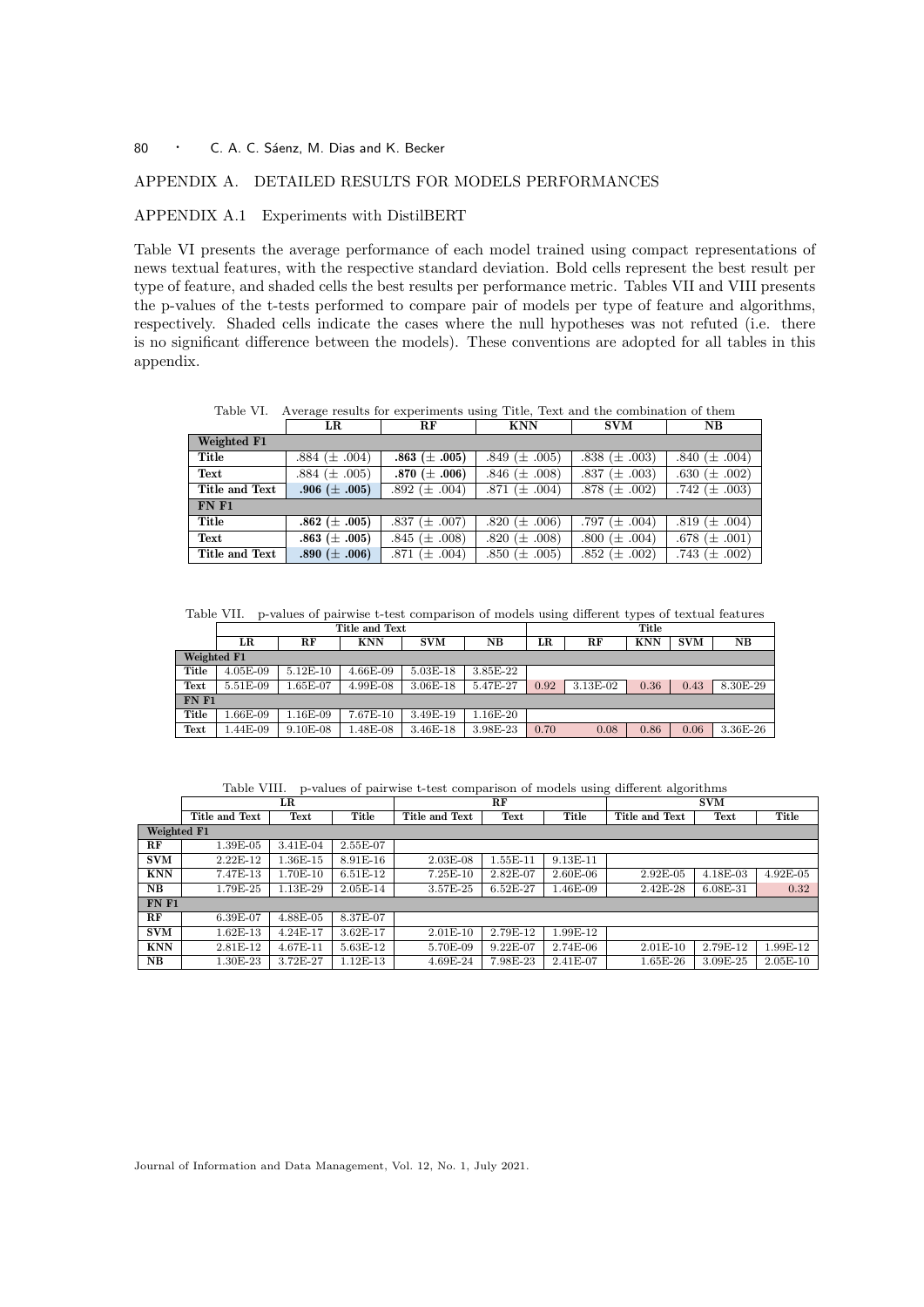# APPENDIX A.2 Experiments with topological metrics

Table IX presents the average performance of each model trained using the raw or normalized values for the topological metrics, with the respective standard deviation, and Table X presents the p-values of the t-tests performed to compare pair of models according to these representations. Table XI displays the average performance of each model according to each set of topological metrics (baseline, all metrics and custom), and tables XII and XIII present the p-values of the t-tests performed to compare pair of models per topological metrics. Table XIV display the average results for the Leave-One-Out models, with the respective standard deviations.

Table IX. Average results for experiments using raw data and z-score normalized values for topological metrics

|                           | LR.                 | RF                  | <b>KNN</b>          | <b>SVM</b>         | $_{\rm NB}$       |
|---------------------------|---------------------|---------------------|---------------------|--------------------|-------------------|
| <b>Weighted Precision</b> |                     |                     |                     |                    |                   |
| Raw data                  | .718 $(\pm .013)$   | $.696 \ (\pm .012)$ | .681 $(\pm .013)$   | $.607~(\pm .007)$  | .709 $(\pm .009)$ |
| Z-Score                   | .713 $(\pm .006)$   | .696 $(\pm .011)$   | .697 $(\pm .010)$   | .726 $(\pm .009)$  | .708 $(\pm .007)$ |
| <b>Weighted Recall</b>    |                     |                     |                     |                    |                   |
| Raw data                  | .633 $(\pm .008)$   | .689 $(\pm .012)$   | .674 $(\pm .011)$   | .594 $(\pm .006)$  | .630 $(\pm .003)$ |
| Z-Score                   | .659 ( $\pm$ .005)  | $.688 \ (\pm .010)$ | .691 $(\pm .009)$   | $.663~(\pm .004)$  | .647 $(\pm .003)$ |
| Weighted F1               |                     |                     |                     |                    |                   |
| Raw data                  | .571 $(\pm .009)$   | .687 $(\pm .012)$   | $.671 \ (\pm .011)$ | $.543~(\pm .009)$  | .562 $(\pm .004)$ |
| Z-Score                   | .618 $(\pm .007)$   | $.686 \ (\pm .010)$ | .688 $(\pm .010)$   | .619 $(\pm .006)$  | .596 $(\pm .003)$ |
| <b>FN</b> Precision       |                     |                     |                     |                    |                   |
| Raw data                  | $.608 \ (\pm .004)$ | .707 $(\pm .009)$   | .696 $(\pm .010)$   | .590 $(\pm .004)$  | .605 $(\pm .002)$ |
| Z-Score                   | .631 $(\pm .003)$   | .707 $(\pm .009)$   | .703 $(\pm .009)$   | .631 ( $\pm$ .003) | .620 $(\pm .002)$ |
| <b>FN</b> Recall          |                     |                     |                     |                    |                   |
| Raw data                  | .951 $(\pm .012)$   | .755 $(\pm .017)$   | .740 $(\pm .012)$   | .881 $(\pm .005)$  | .962 $(\pm .003)$ |
| Z-Score                   | .932 $(\pm .003)$   | .756 $(\pm .015)$   | .768 $(\pm .009)$   | .947 $(\pm .002)$  | .944 $(\pm .004)$ |
| FNF1                      |                     |                     |                     |                    |                   |
| Raw data                  | .739 (± .007)       | .727 $(\pm .012)$   | .713 $(\pm .009)$   | .704 $(\pm .003)$  | .740 $(\pm .002)$ |
| Z-Score                   | .750 $(\pm .004)$   | .726 $(\pm .010)$   | .731 $(\pm .008)$   | .755 $(\pm .002)$  | .746 $(\pm .002)$ |

Table X. p-values of pairwise t-test comparison of models results using raw data and normalized data

|          |                           | Z-Score    |      |            |            |              |  |
|----------|---------------------------|------------|------|------------|------------|--------------|--|
|          |                           | LR         | RF.  | <b>KNN</b> | <b>SVM</b> | NВ           |  |
|          | <b>Weighted Precision</b> | 0.40       | 0.34 | 9.89E-03   | 8.22E-17   | 0.95         |  |
|          | Weighted Recall           | 1.60E-07   | 0.37 | 1.24E-03   | 1.48E-16   | 4.28E-11     |  |
| Raw data | Weighted F1               | $4.12E-10$ | 0.39 | 2.78E-03   | 1.88E-14   | 2.73E-14     |  |
|          | <b>FN</b> Precision       | 7.50E-11   | 0.32 | 0.12       | 2.74E-15   | 8.27E-12     |  |
|          | <b>FN</b> Recall          | 3.27E-04   | 0.56 | 2.68E-05   | $1.01E-18$ | $9.07E - 10$ |  |
|          | FNF1                      | 3.96E-04   | 0.45 | 3.57E-04   | 2.17E-18   | 1.83E-05     |  |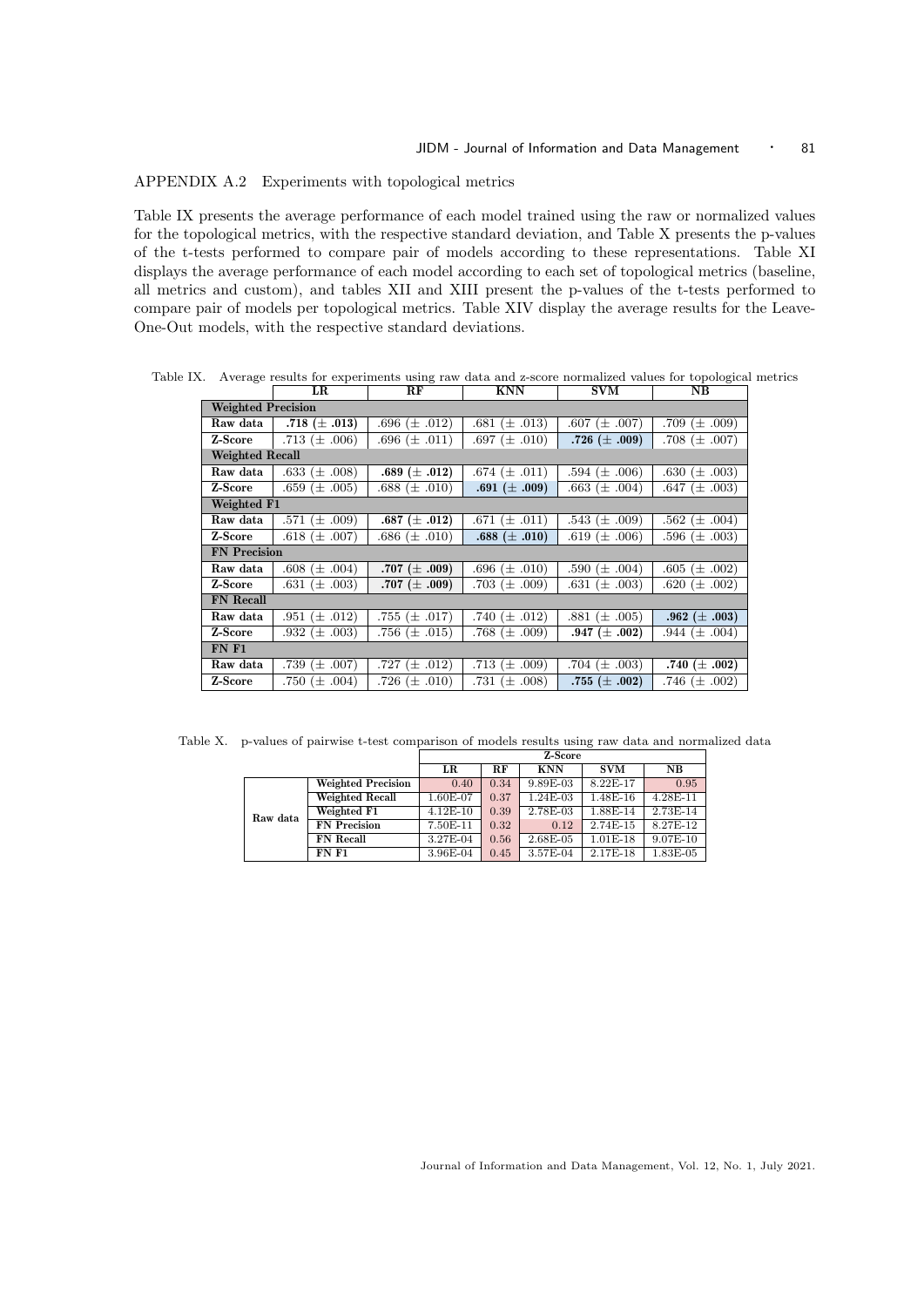|                           | LR.                  | R.F                 | KNN                 | <b>SVM</b>         | <b>NB</b>           |
|---------------------------|----------------------|---------------------|---------------------|--------------------|---------------------|
| <b>Weighted Precision</b> |                      |                     |                     |                    |                     |
| All metrics               | $(\pm .006)$<br>.711 | .699 $(\pm .013)$   | $.686 \ (\pm .010)$ | .727 $(\pm .009)$  | .710 $(\pm .007)$   |
| <b>Baseline</b>           | .709 $(\pm .017)$    | .679 $(\pm .012)$   | .651 $(\pm .010)$   | .721 $(\pm .005)$  | .654 $(\pm .012)$   |
| Custom metrics set        | .715 $(\pm .008)$    | .700 $(\pm .007)$   | $.675 \ (\pm .011)$ | .725 $(\pm .009)$  | .706 $(\pm .007)$   |
| <b>Weighted Recall</b>    |                      |                     |                     |                    |                     |
| All metrics               | .660 $(\pm .005)$    | .691 $(\pm .013)$   | $.680 \ (\pm .009)$ | .666 $(\pm .004)$  | .648 $(\pm .003)$   |
| <b>Baseline</b>           | .632 $(\pm .006)$    | .669 $(\pm .011)$   | .641 $(\pm .010)$   | .634 $(\pm .002)$  | .616 $(\pm .003)$   |
| Custom metrics set        | .662 $(\pm .004)$    | $.692\ (\pm .007)$  | $.668 \ (\pm .010)$ | .668 $(\pm .005)$  | .649 $(\pm .002)$   |
| Weighted F1               |                      |                     |                     |                    |                     |
| All metrics               | .619 $(\pm .007)$    | $.688\ (\pm .014)$  | $.672 \ (\pm .010)$ | .621 ( $\pm$ .006) | .597 $(\pm .003)$   |
| <b>Baseline</b>           | .568 $(\pm .005)$    | .669 $(\pm .011)$   | $.625 \ (\pm .010)$ | .565 $(\pm .004)$  | .559 $(\pm .004)$   |
| Custom metrics set        | .620 $(\pm .005)$    | .690 $(\pm .007)$   | $.659 \ (\pm .011)$ | .626 $(\pm .006)$  | $.600 \ (\pm .002)$ |
| <b>Precision</b>          |                      |                     |                     |                    |                     |
| All metrics               | .633 $(\pm .003)$    | .711 $(\pm .010)$   | $.682 \ (\pm .009)$ | .634 $(\pm .003)$  | .621 $(\pm .002)$   |
| <b>Baseline</b>           | $.609 \ (\pm .003)$  | $.715\ (\pm\ .012)$ | .641 $(\pm .010)$   | .607 ( $\pm$ .002) | $.601 (\pm .002)$   |
| Custom metrics set        | .633 ( $\pm$ .002)   | .712 $(\pm .008)$   | $.670 \ (\pm .011)$ | $.636 (\pm .003)$  | $.622 \ (\pm .002)$ |
| Recall                    |                      |                     |                     |                    |                     |
| All metrics               | .933 $(\pm .003)$    | .757 $(\pm .017)$   | $.800 \ (\pm .009)$ | .950 $(\pm .002)$  | .948 $(\pm .004)$   |
| <b>Baseline</b>           | .954 $(\pm .012)$    | $.678 \ (\pm .011)$ | .812 $(\pm .015)$   | .970 $(\pm .002)$  | .922 $(\pm .004)$   |
| Custom metrics set        | .937 $(\pm .005)$    | .757 $(\pm .007)$   | .797 $(\pm .012)$   | .946 $(\pm .003)$  | .942 $(\pm .003)$   |
| F1                        |                      |                     |                     |                    |                     |
| All metrics               | .752 $(\pm .004)$    | .729 $(\pm .013)$   | .734 $(\pm .008)$   | $.758\ (\pm .002)$ | .748 $(\pm .002)$   |
| <b>Baseline</b>           | .741 $(\pm .005)$    | .692 $(\pm .010)$   | .713 $(\pm .011)$   | .745 $(\pm .002)$  | .726 $(\pm .003)$   |
| Custom metrics set        | .753 $(\pm .003)$    | .730 $(\pm .006)$   | .725 $(\pm .009)$   | $.758\ (\pm .003)$ | .747 $(\pm .002)$   |

Table XI. Average results for experiments using all metrics, a custom metrics set and metrics from the baseline

Table XII. p-values of pairwise t-test comparison of models using All metrics and Baseline metrics

|                 |                    |              | All metrics |            |            |            |  |  |  |
|-----------------|--------------------|--------------|-------------|------------|------------|------------|--|--|--|
|                 |                    | LR           | $R$ $F$     | <b>KNN</b> | <b>SVM</b> | <b>NB</b>  |  |  |  |
|                 | Weighted Precision | 0.25         | 3.83E-02    | $4.05E-06$ | 0.31       | $3.79E-10$ |  |  |  |
| <b>Baseline</b> | Weighted Recall    | $4.22E - 10$ | 1.38E-02    | 9.99E-07   | $1.25E-13$ | $6.08E-15$ |  |  |  |
|                 | W F1               | 3.44E-13     | 4.47E-02    | $6.82E-06$ | 4.78E-15   | $1.07E-14$ |  |  |  |

Table XIII. p-values of pairwise t-test comparison of models using different sets of topological metrics

|                           | <b>Custom metrics</b> |          |                      |            |          |  |  |  |  |  |
|---------------------------|-----------------------|----------|----------------------|------------|----------|--|--|--|--|--|
|                           | LR                    | RF       | <b>KNN</b>           | <b>SVM</b> | NB       |  |  |  |  |  |
| <b>Weighted Precision</b> |                       |          |                      |            |          |  |  |  |  |  |
| <b>Baseline</b>           | 0.05                  | 3.09E-03 | 3.22E-04             | 0.35       | 6.60E-10 |  |  |  |  |  |
| All metrics               | 0.11                  | 0.64     | 0.09                 | 0.94       | 0.48     |  |  |  |  |  |
| <b>Weighted Recall</b>    |                       |          |                      |            |          |  |  |  |  |  |
| <b>Baseline</b>           | $4.61E-11$            | 5.29E-04 | 2.14E-04             | 6.37E-13   | 3.06E-16 |  |  |  |  |  |
| All metrics               | 0.47                  | 0.62     | 4.18E-02             | 0.41       | 0.22     |  |  |  |  |  |
| Weighted F1               |                       |          |                      |            |          |  |  |  |  |  |
| <b>Baseline</b>           | 5.18E-15              | 2.69E-03 | 1.57E-03             | 8.35E-15   | 3.89E-16 |  |  |  |  |  |
| All metrics               | 0.84                  | 0.58     | 4.41E-02             | 0.30       | 7.70E-03 |  |  |  |  |  |
| <b>Precision</b>          |                       |          |                      |            |          |  |  |  |  |  |
| <b>Baseline</b>           | 1.47E-14              | 0.07     | 0.70                 | 3.15E-14   | 9.46E-14 |  |  |  |  |  |
| All metrics               | 0.83                  | 0.60     | 3.30E-02             | 0.26       | 4.20E-02 |  |  |  |  |  |
| Recall                    |                       |          |                      |            |          |  |  |  |  |  |
| <b>Baseline</b>           | 6.18E-03              | 3.54E-13 | 6.81E-09<br>4.37E-13 |            | 7.24E-09 |  |  |  |  |  |
| All metrics               | 3.53E-02              | 0.66     | 0.92                 | 0.11       | 4.70E-03 |  |  |  |  |  |
| F1                        |                       |          |                      |            |          |  |  |  |  |  |
| <b>Baseline</b>           | 5.42E-07              | 5.34E-08 | 3.20E-06             | 4.53E-09   | 7.04E-13 |  |  |  |  |  |
| All metrics               | 0.30                  | 0.56     | 0.13                 | 0.70       | 0.67     |  |  |  |  |  |

Journal of Information and Data Management, Vol. 12, No. 1, July 2021.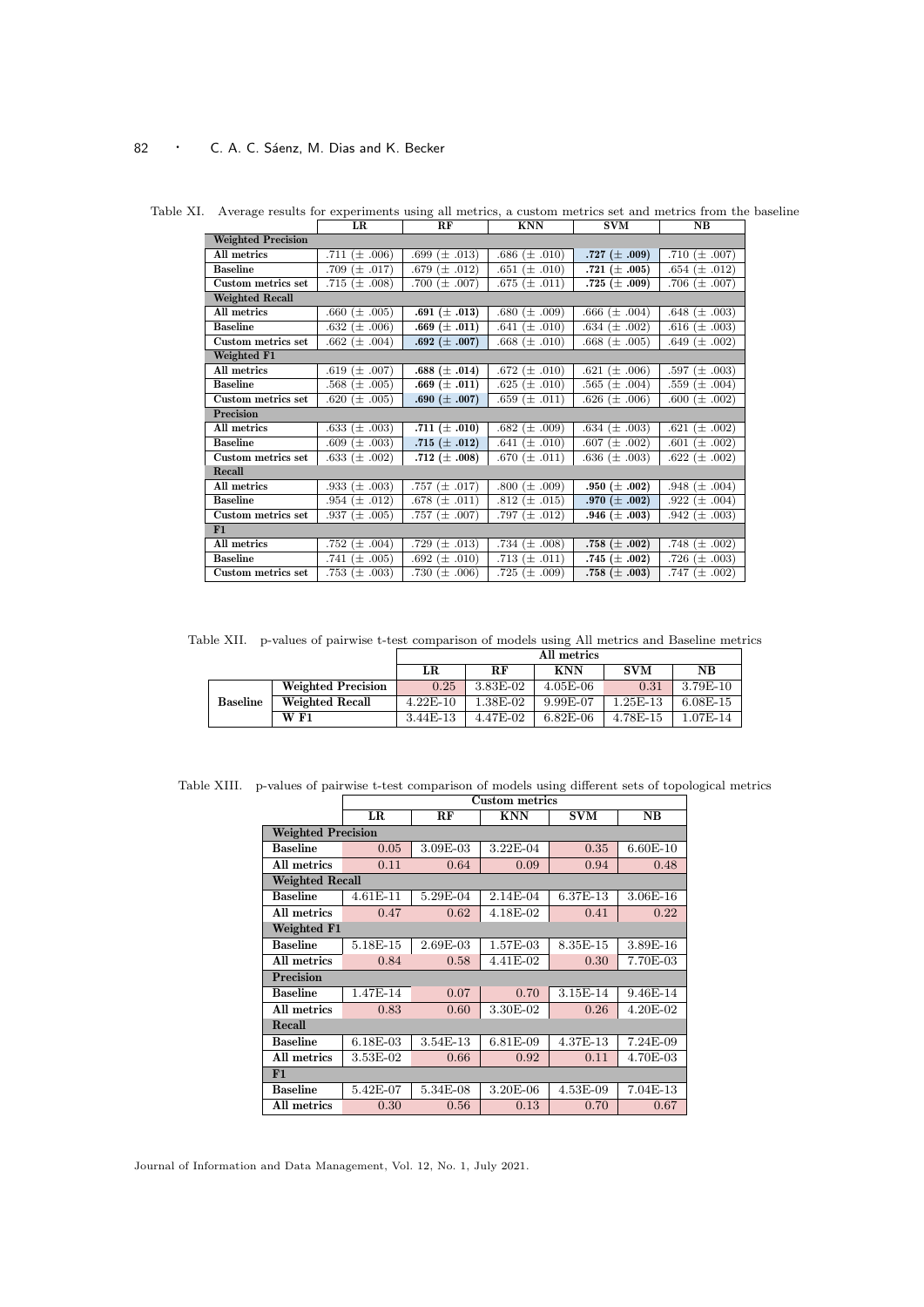|                           | LR                   | RF                   | KNN                  | SVM                             | NΒ                   |  |  |  |  |  |
|---------------------------|----------------------|----------------------|----------------------|---------------------------------|----------------------|--|--|--|--|--|
| <b>Weighted Precision</b> |                      |                      |                      |                                 |                      |  |  |  |  |  |
| <b>Baseline</b>           | .709 $(\pm .017)$    | $(\pm .012)$<br>.679 | $(\pm .010)$<br>.651 | .721 $(\pm .005)$               | $(\pm .012)$<br>.654 |  |  |  |  |  |
| without nodes             | $(\pm .006)$<br>.711 | $(\pm .007)$<br>.713 | $\pm .010$<br>.682   | .724 $(\pm .008)$               | $(\pm .008)$<br>.698 |  |  |  |  |  |
| without edges             | $(\pm .006)$<br>.711 | $(\pm .011)$<br>.699 | $(\pm .010)$<br>.679 | .722 $(\pm .009)$               | .700<br>$(\pm .009)$ |  |  |  |  |  |
| without diameter          | .715 $(\pm .008)$    | .701<br>$(\pm .012)$ | $(\pm .013)$<br>.680 | .730 $(\pm .009)$               | .712 $(\pm .007)$    |  |  |  |  |  |
| without density           | $(\pm .007)$<br>.696 | .697<br>$(\pm .011)$ | $(\pm .007)$<br>.665 | .718 $(\pm .011)$               | .685<br>$(\pm .010)$ |  |  |  |  |  |
| without scc               | $(\pm .006)$<br>.711 | $(\pm .009)$<br>.698 | .686 $(\pm .010)$    | .726 $(\pm .010)$               | $(\pm .007)$<br>.710 |  |  |  |  |  |
| without lscc              | .713 ( $\pm$ .008)   | $(\pm .012)$<br>.701 | .669<br>$(\pm .006)$ | .727 $(\pm .009)$               | $(\pm .006)$<br>.704 |  |  |  |  |  |
| without wcc               | $(\pm .006)$<br>.711 | .698<br>$(\pm .008)$ | .686<br>$(\pm .010)$ | .726 $(\pm .010)$               | .710<br>$(\pm .007)$ |  |  |  |  |  |
| without lwcc              | .709 $(\pm .006)$    | .694<br>$(\pm .008)$ | .676<br>$(\pm .010)$ | .724 $(\pm .008)$               | .698<br>$(\pm .009)$ |  |  |  |  |  |
| without dwcc              | .712 $(\pm .008)$    | $(\pm .012)$<br>.690 | .669 ( $\pm$ .014)   | .727 $(\pm .009)$               | $(\pm .006)$<br>.712 |  |  |  |  |  |
| without cc                | .716 $(\pm .008)$    | $(\pm .009)$<br>.698 | .691<br>$(\pm .012)$ | .727 $(\pm .008)$               | $(\pm .008)$<br>.720 |  |  |  |  |  |
| without kc                | .716 $(\pm .010)$    | .680 ( $\pm$ .012)   | .656 ( $\pm$ .010)   | .729 $(\pm .010)$               | .715 $(\pm .010)$    |  |  |  |  |  |
| <b>Weighted Recall</b>    |                      |                      |                      |                                 |                      |  |  |  |  |  |
| <b>Baseline</b>           | .632 $(\pm .006)$    | .669 $(\pm .011)$    | .641 $(\pm .010)$    | .634 $(\pm .002)$               | .616 $(\pm .003)$    |  |  |  |  |  |
| without nodes             | .659<br>$(\pm .006)$ | .705 $(\pm .007)$    | .674 $(\pm .009)$    | .664<br>$(\pm .004)$            | .643 ( $\pm$ .004)   |  |  |  |  |  |
| without edges             | $(\pm .005)$<br>.660 | .691<br>$(\pm .011)$ | .673 $(\pm .008)$    | $(\pm .004)$<br>.663            | $(\pm .004)$<br>.646 |  |  |  |  |  |
| without diameter          | .662<br>$(\pm .005)$ | .693 $(\pm .013)$    | .674 $(\pm .011)$    | .668<br>$(\pm .004)$            | .648<br>$(\pm .003)$ |  |  |  |  |  |
| without density           | .629<br>$(\pm .005)$ | .690 $(\pm .011)$    | .659<br>$(\pm .008)$ | $(\pm .005)$<br>.633            | .625<br>$(\pm .003)$ |  |  |  |  |  |
| without scc               | $(\pm .005)$<br>.660 | .690 $(\pm .009)$    | $(\pm .009)$<br>.680 | $(\pm .004)$<br>.666            | $(\pm .003)$<br>.648 |  |  |  |  |  |
| without lscc              | .662 ( $\pm$ .006)   | .694 $(\pm .011)$    | .664 $(\pm .005)$    | $(\pm .004)$<br>.667            | $(\pm .002)$<br>.646 |  |  |  |  |  |
| without wcc               | .660 ( $\pm$ .005)   | .691 ( $\pm$ .007)   | $.680 \ (\pm .009)$  | .666<br>$(\pm .004)$            | .648<br>$(\pm .003)$ |  |  |  |  |  |
| without lwcc              | .659 ( $\pm$ .004)   | .687 $(\pm .008)$    | .670 $(\pm .008)$    | .663<br>$(\pm .004)$            | .644 $(\pm .004)$    |  |  |  |  |  |
| without dwcc              | .660 ( $\pm$ .005)   | .683 $(\pm .011)$    | .664 $(\pm .011)$    | $(\pm .005)$<br>.667            | .648 $(\pm .002)$    |  |  |  |  |  |
| without cc                | .665 ( $\pm$ .004)   | .691 $(\pm .009)$    | .685 $(\pm .011)$    | .668<br>$(\pm .004)$            | .649<br>$(\pm .003)$ |  |  |  |  |  |
| without kc                | .656 $(\pm .005)$    | .673 $(\pm .012)$    | .651 ( $\pm$ .008)   | .665 ( $\pm$ .004)              | .645 $(\pm .003)$    |  |  |  |  |  |
| Weighted F1               |                      |                      |                      |                                 |                      |  |  |  |  |  |
| <b>Baseline</b>           | .568 $(\pm .005)$    | .669 $(\pm .011)$    | .625 $(\pm .010)$    | .565 $(\pm .004)$               | $(\pm .004)$<br>.559 |  |  |  |  |  |
| without nodes             | .618 ( $\pm$ .008)   | .704 $(\pm .007)$    | .664 $(\pm .010)$    | $(\pm .005)$<br>.619            | $(\pm .006)$<br>.593 |  |  |  |  |  |
| without edges             | .619 ( $\pm$ .006)   | .689 $(\pm .011)$    | $.664 \ (\pm .009)$  | .619 ( $\pm$ .005)              | .598 $(\pm .005)$    |  |  |  |  |  |
| without diameter          | .620 ( $\pm$ .005)   | .690 $(\pm .013)$    | .666 ( $\pm$ .012)   | .624 $(\pm .006)$               | .596<br>$(\pm .004)$ |  |  |  |  |  |
| without density           | .570 $(\pm .005)$    | .687 $(\pm .011)$    | .651 ( $\pm$ .008)   | .567 ( $\pm$ .005)              | .562<br>$(\pm .004)$ |  |  |  |  |  |
| without scc               | .619<br>$(\pm .007)$ | .688 $(\pm .009)$    | .672<br>$(\pm .010)$ | .623 ( $\pm$ .006)              | $(\pm .003)$<br>.597 |  |  |  |  |  |
| without lscc              | .621<br>$(\pm .008)$ | .692 $(\pm .011)$    | .657<br>$(\pm .006)$ | .624<br>$(\pm .006)$            | .594<br>$(\pm .002)$ |  |  |  |  |  |
| without wcc               | .619 ( $\pm$ .007)   | .688 $(\pm .007)$    | .672<br>$(\pm .010)$ | .623<br>$(\pm .006)$            | .597<br>$(\pm .003)$ |  |  |  |  |  |
| without lwcc              | $(\pm .006)$<br>.618 | .685<br>$(\pm .008)$ | $(\pm .009)$<br>.662 | $(\pm .006)$<br>.618            | .595<br>$(\pm .006)$ |  |  |  |  |  |
| without dwcc              | .619<br>$(\pm .006)$ | .680 $(\pm .011)$    | .658<br>$(\pm .012)$ | $\overline{(\pm .006)}$<br>.623 | .596<br>$(\pm .003)$ |  |  |  |  |  |
| without cc                | .624 $(\pm .005)$    | .689 $(\pm .009)$    | .678<br>$(\pm .011)$ | .625 ( $\pm$ .006)              | .593<br>$(\pm .005)$ |  |  |  |  |  |
| without kc                | .610 $(\pm .005)$    | .670 $(\pm .013)$    | .639 ( $\pm$ .008)   | .620 ( $\pm$ .005)              | .589 $(\pm .003)$    |  |  |  |  |  |

Table XIV. Average results for baseline and leave-one-out experiments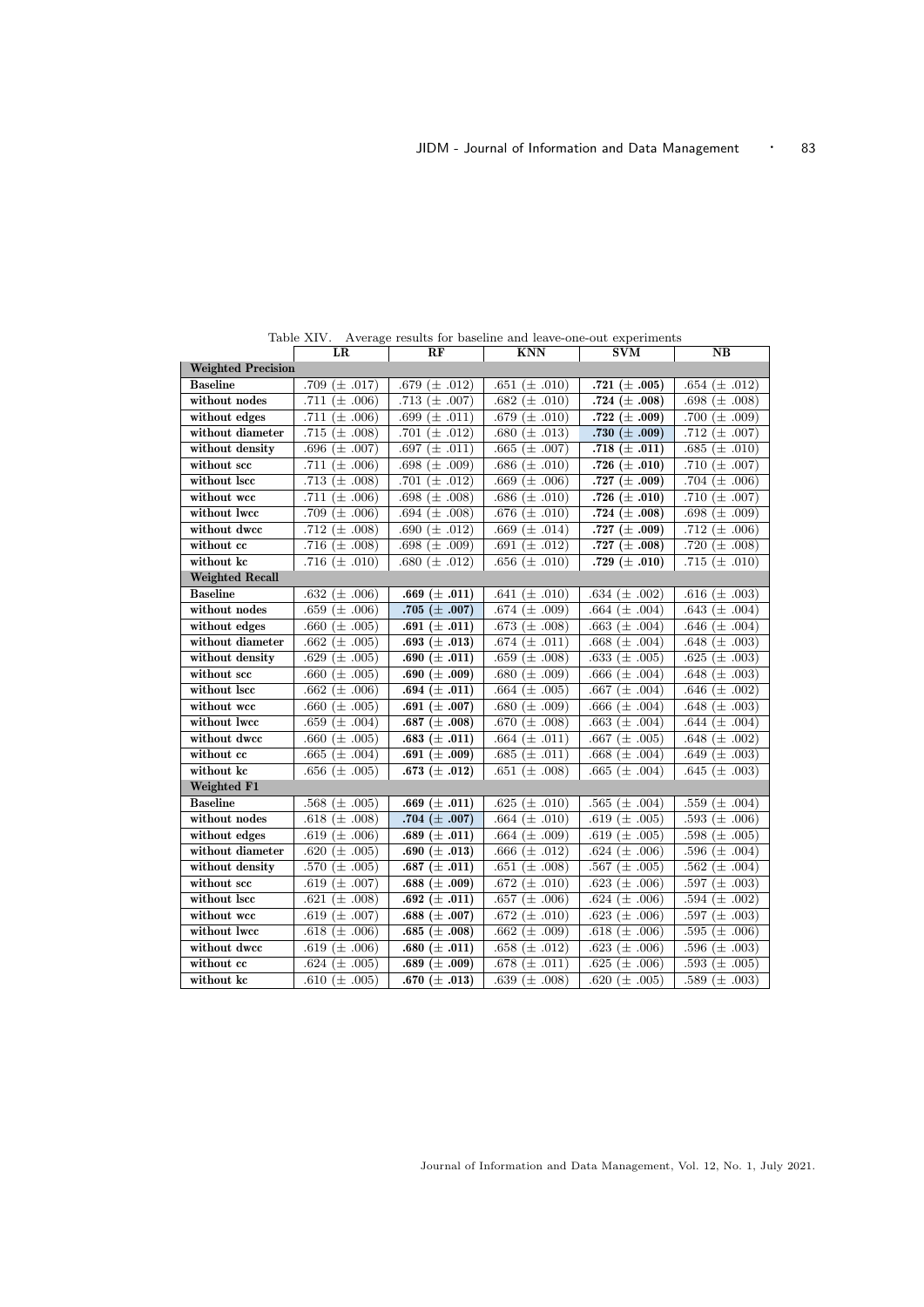# APPENDIX A.3 Experiments with combinations of features

Tables XV and XVI present the p-values of the t-tests performed to compare pair of models according to the features combined and algorithms. Table XVII present the p-values of the t-tests performed to compare them.

# Table XV. p-values of pairwise t-test comparison of models with different combinations of features<br>Title and Topological Text and Topological Title ,Text and Topological<br>TER RF KNN SVM NB LR RF KNN SVM NB LR RF KNN SVM NB

|                           | ыĸ   | ĸr   | <b>KINN</b> | SVM        | NБ         | LК   | кr   | <b>KININ</b> | SVM  | INБ        | LК         | ĸr         | <b>KININ</b> | SVM        | NБ         |
|---------------------------|------|------|-------------|------------|------------|------|------|--------------|------|------------|------------|------------|--------------|------------|------------|
| <b>Weighted Precision</b> |      |      |             |            |            |      |      |              |      |            |            |            |              |            |            |
| Title                     | 0.34 | 0.82 | 0.06        | 9.28E-03   | $1.12E-04$ |      |      |              |      |            |            |            |              |            |            |
| Text                      |      |      |             |            |            | 0.81 | 0.66 | 0.92         | 0.09 | 2.98E-02   |            |            |              |            |            |
| Title and Text            |      |      |             |            |            |      |      |              |      |            | 0.43       | 0.39       | 0.30         | 4.67E-03   | 2.37E-03   |
| Title and Top.            |      |      |             |            |            |      |      |              |      |            | 9.40E-07   | $6.95E-11$ | 1.07E-06     | $2.24E-08$ | 1.55E-17   |
| Text and Top.             |      |      |             |            |            |      |      |              |      |            | $2.07E-08$ | $1.10E-07$ | $1.12E-06$   | $6.86E-10$ | $1.32E-12$ |
| <b>Weighted Recall</b>    |      |      |             |            |            |      |      |              |      |            |            |            |              |            |            |
| Title                     | 0.27 | 0.91 | 2.45E-02    | 5.25E-03   | 3.71E-04   |      |      |              |      |            |            |            |              |            |            |
| Text                      |      |      |             |            |            | 0.82 | 0.88 | 0.62         | 0.42 | $1.63E-03$ |            |            |              |            |            |
| Title and Text            |      |      |             |            |            |      |      |              |      |            | 0.52       | 0.27       | 0.20         | 8.00E-03   | $2.72E-04$ |
| Title and Top.            |      |      |             |            |            |      |      |              |      |            | 1.29E-07   | 9.86E-12   | $1.29E-06$   | 1.97E-10   | $1.24E-18$ |
| Text and Top.             |      |      |             |            |            |      |      |              |      |            | 7.25E-08   | 3.17E-08   | 3.35E-08     | 3.32E-12   | 1.99E-15   |
| Weighted F1               |      |      |             |            |            |      |      |              |      |            |            |            |              |            |            |
| Title                     | 0.28 | 0.94 | 2.78E-02    | $1.14E-02$ | $5.70E-04$ |      |      |              |      |            |            |            |              |            |            |
| Text                      |      |      |             |            |            | 0.86 | 0.93 | 0.41         | 0.65 | 1.55E-03   |            |            |              |            |            |
| <b>Title and Text</b>     |      |      |             |            |            |      |      |              |      |            | 0.53       | 0.29       | 0.21         | 1.19E-02   | $1.11E-03$ |
| Title and Top.            |      |      |             |            |            |      |      |              |      |            | $1.62E-07$ | $.98E-11$  | $2.12E-06$   | $2.61E-10$ | 4.73E-18   |
| Text and Top.             |      |      |             |            |            |      |      |              |      |            | 7.17E-08   | 4.13E-08   | 1.56E-08     | $4.62E-12$ | $4.41E-15$ |

Table XVI. p-values of pairwise t-test comparison of LR and RF models performances against the other algorithms

|                        | LR                        |            |                |                |               |                      |            |            |                | RF             |               |                      |
|------------------------|---------------------------|------------|----------------|----------------|---------------|----------------------|------------|------------|----------------|----------------|---------------|----------------------|
|                        | Title                     | Text       | Title and Text | Title and Top. | Text and Top. | Title. Text and Top. | Title      | Text       | Title and Text | Title and Top. | Text and Top. | Title, Text and Top. |
|                        | <b>Weighted Precision</b> |            |                |                |               |                      |            |            |                |                |               |                      |
| <b>RF</b>              | 5.41E-04                  | 0.35       | 0.41           | 3.34E-05       | 0.22          | 0.44                 |            |            |                |                |               |                      |
| <b>KNN</b>             | 2.15E-12                  | $3.02E-14$ | $1.22E-13$     | $2.42E-13$     | 1.03E-12      | 3.75E-13             | 4.68E-10   | .25E-13    | 2.51E-11       | 9.39E-10       | 1.09E-13      | 4.12E-13             |
| <b>SVM</b>             | 7.47E-13                  | 1.41E-15   | 3.16E-16       | 5.71E-12       | 1.13E-12      | 6.33E-17             | 2.11E-10   | 5.55E-15   | $4.13E-13$     | 3.42E-08       | 1.83E-13      | 2.92E-17             |
| NB                     | 9.01E-13                  | 1.17E-24   | 1.41E-22       | 6.50E-12       | 1.06E-20      | 3.31E-22             | 2.87E-10   | 1.30E-23   | 2.80E-20       | 9.13E-08       | 3.20E-21      | 2.10E-22             |
| <b>Weighted Recall</b> |                           |            |                |                |               |                      |            |            |                |                |               |                      |
| <b>RF</b>              | 3.56E-05                  | 0.44       | 0.40           | 9.22E-06       | 0.39          | 0.64                 |            |            |                |                |               |                      |
| <b>KNN</b>             | 3.76E-13                  | 8.66E-15   | 4.99E-14       | 1.66E-13       | 3.92E-14      | 2.02E-13             | 2.70E-10   | 3.34E-14   | $1.55E-12$     | 2.46E-09       | 1.69E-15      | 1.10E-13             |
| <b>SVM</b>             | 2.93E-16                  | 3.49E-17   | 5.13E-17       | 8.76E-15       | 1.65E-15      | 1.30E-17             | 6.19E-14   | $.25E-16$  | 2.15E-15       | 1.55E-11       | 1.75E-16      | 1.68E-18             |
| $_{\rm NB}$            | 3.73E-13                  | 4.96E-27   | $3.42E - 23$   | 4.83E-12       | 2.46E-22      | 6.28E-23             | $4.45E-10$ | 1.10E-25   | 8.43E-22       | 2.69E-07       | 3.18E-23      | 1.35E-23             |
| Weighted F1            |                           |            |                |                |               |                      |            |            |                |                |               |                      |
| <b>RF</b>              | 2.58E-05                  | 0.46       | 0.35           | 7.67E-06       | 0.45          | 0.55                 |            |            |                |                |               |                      |
| <b>KNN</b>             | 6.78E-13                  | 3.95E-15   | 5.76E-14       | 1.44E-13       | 1.43E-14      | 2.12E-13             | 8.14E-10   | 1.56E-14   | 1.62E-12       | 7.30E-09       | 7.77E-16      | 1.40E-13             |
| <b>SVM</b>             | 1.25E-16                  | 4.21E-17   | 2.96E-17       | 3.90E-15       | 8.64E-16      | 4.74E-18             | 2.68E-14   | $1.19E-16$ | 1.01E-15       | 8.98E-12       | 1.37E-16      | 8.34E-19             |
| NB                     | 6.94E-13                  | 7.51E-28   | 9.86E-23       | 5.02E-12       | 3.04E-22      | 3.26E-22             | 1.58E-09   | 1.66E-26   | 1.47E-21       | 9.40E-07       | 6.61E-23      | 1.20E-22             |